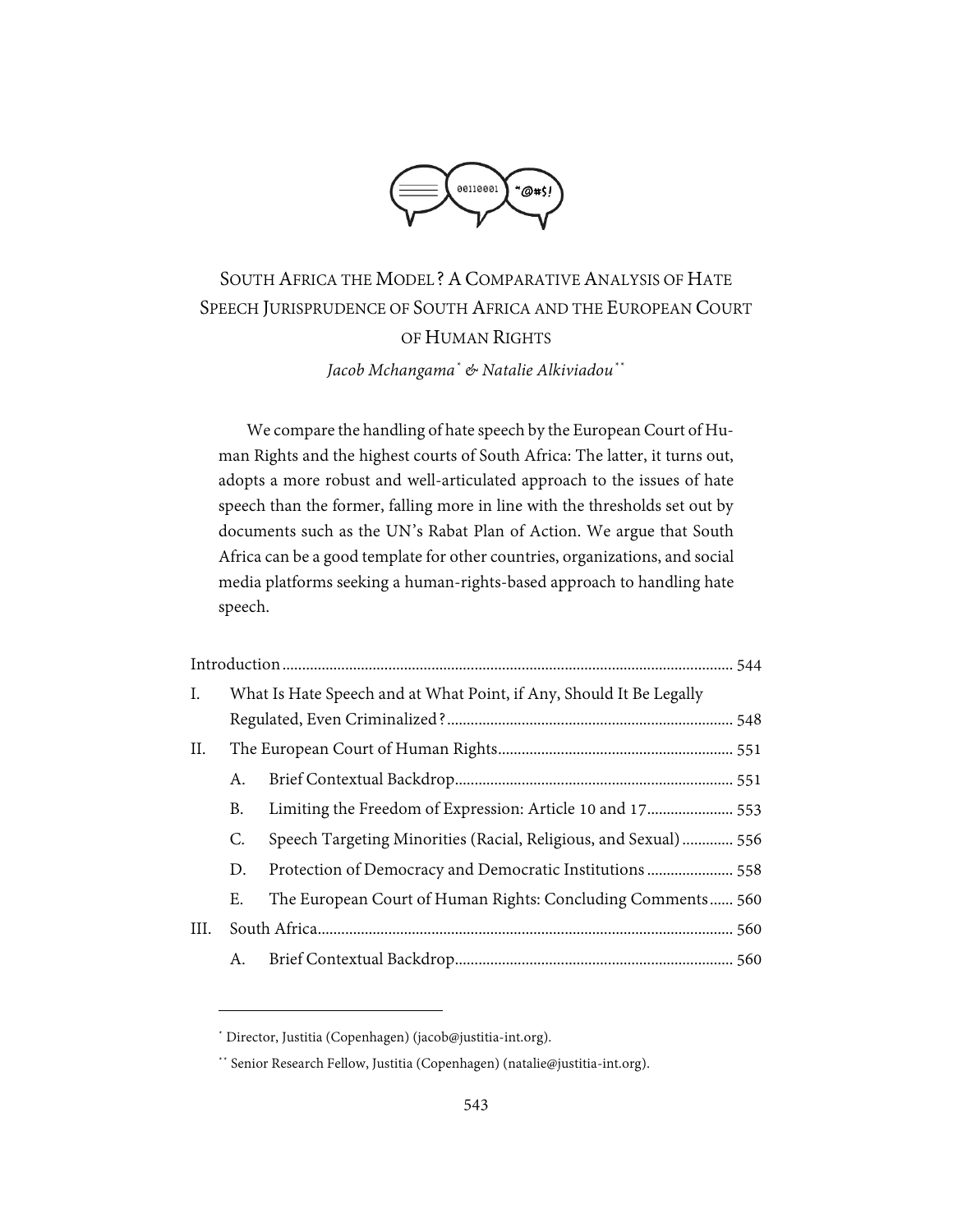| 544 |    | Journal of Free Speech Law<br>2022                              |  |
|-----|----|-----------------------------------------------------------------|--|
|     | В. | The Constitutional Court of South Africa's Jurisprudence (minus |  |
|     |    |                                                                 |  |
|     | C. | Supreme Court of Appeal Cases: The Build Up to Qwelane 567      |  |
|     | D. | Qwelane at the Supreme Court of Appeal and the Constitutional   |  |
|     |    |                                                                 |  |
|     | Е. |                                                                 |  |
|     | F. |                                                                 |  |
|     |    |                                                                 |  |

#### **INTRODUCTION**

<span id="page-1-0"></span>For several decades the pros and cons of laws against "hate speech" have been hotly debated among academics and activists in liberal democracies. In general, both those in favour of and those opposed to hate speech laws share a broad commitment to liberal democratic values including individual freedom, tolerance, and equality. However, they tend to differ sharply as to whether laws against hate speech are likely to further or endanger these values.<sup>[1](#page-1-1)</sup>

The question of whether—or to what degree—hate speech should be tolerated has only been heightened by the growth of centralized social media platforms on which hate speech and extremism, which would previously be limited to a small, closed-circuit ecosystem, can now be amplified and given global reach. At worst this has fatal consequences. In October 2016, Myanmar's military took to Facebook to incite large scale violence against the Rohingya Muslim minority, whilst Facebook overlooked several warnings and let the campaign continue before belatedly taking action.<sup>[2](#page-1-2)</sup> On the other hand, hate speech norms can also be used to justify repression of dissent and criticism in countries where social media provides the only alternative to heavy handed official censorship and propaganda. For

<span id="page-1-1"></span><sup>1</sup> Examples of books assessing such discussions include: CASS R. SUNSTEIN, DEMOCRACY AND THE PROBLEM OF FREE SPEECH (1993)*;* ERIC HEINZE, HATE SPEECH AND DEMOCRATIC CITIZENSHIP (2016); EXTREME SPEECH AND DEMOCRACY (Ivan Hare & James Weinstein eds., 2009); THE CON-TENT AND CONTEXT OF HATE SPEECH: RETHINKING REGULATION AND RESPONSES (Michael Herz & Peter Molna eds., 2012).

<span id="page-1-2"></span><sup>2</sup> Paul Mozur, *A Genocide Incited on Facebook, With Posts from Myanmar's Military*, N.Y. TIMES (Oct. 15, 2018), https://perma.cc/GC7X-CLYA.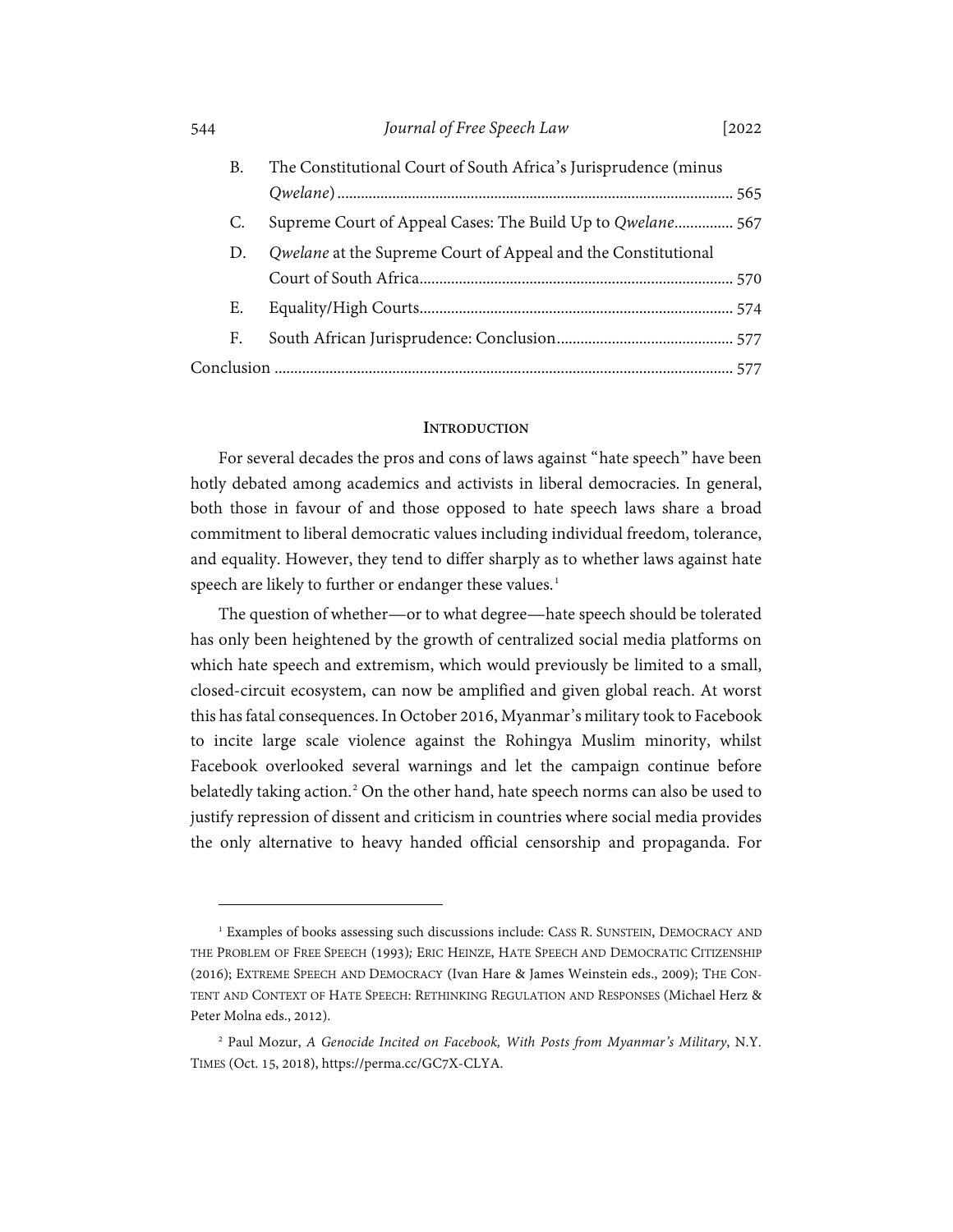example, Venezuela's 2017 "Law against Hatred"[3](#page-2-0) has become a central mechanism through which President Maduro silences dissent, particularly online. In a 2020 review of more than 40 arrests that took place under this law, Reuters found that each case involved persons who had criticized the president, his party, or his allies.[4](#page-2-1)

Many democracies have opted to stem the tide of online hatred with legal initiatives. In 2017, Germany adopted the controversial Network Enforcement Act, [5](#page-2-2) which obliges social media platforms to remove manifestly illegal content including incitement to hatred—within 24 hours or risk huge fines. On a European Union (EU) level, a political agreement was reached on the Digital Services Act in April of this year. The DSA implements a strict liability regime, including enhanced EU monitoring and fines on social media platforms which fail to removal "illegal content." Further, at the end of 2021, the European Commission put forth a proposal which aims to add hate crimes and hate speech to the current list of what are referred to as "EU Crimes."[6](#page-2-3)

There are compelling reasons as to why open and democratic societies, committed to the values of freedom, dignity, and equality, should wish to counter incitement to hatred. Research shows that hate speech can cause harm to individuals and communities such as psychological trauma and self-censorship,<sup>[7](#page-2-4)</sup> while a link between online hate speech and real-word violence has been

<span id="page-2-0"></span><sup>&</sup>lt;sup>3</sup> The Constitutional Law against Hatred, for Peaceful Coexistence and Tolerance, Gaceta Oficial de la República Bolivariana de Venezuela, No. 41,274 (Nov. 8, 2017).

<span id="page-2-1"></span><sup>4</sup> Angus Berwick & Sarah Kinosian, *Venezuela Wields a Powerful Hate Law to Silence Maduro's Remaining Foes,* REUTERS (Dec. 14, 2020), https://perma.cc/4T3J-7T3E.

<span id="page-2-2"></span><sup>5</sup> Network Enforcement Act (Netzdurchsetzunggesetz, NetzDG) (Oct. 1, 2017), https:// perma.cc/NW47-ZQUQ.

<span id="page-2-3"></span><sup>6</sup> Eur. Comm'n, *Communication from the Commission to the European Parliament and the Council—A More Inclusive and Protective Europe: Extending the List of EU Crimes to Hate Speech and Hate Crime* (Sept. 12, 2021), https://perma.cc/MV62-G76L.

<span id="page-2-4"></span><sup>7</sup> *See, e.g.*, Alexandra A. Siegel, *Online Hate Speech*, in SOCIAL MEDIA AND [DEMOCRACY—](https://www.cambridge.org/core/books/social-media-and-democracy/E79E2BBF03C18C3A56A5CC393698F117)THE STATE OF THE FIELD, PROSPECTS FOR REFORM 56 (Nathaniel Persily & Joshua A. Tucker eds., 2020); PHYLLIS B. GERSTENFELD, HATE CRIMES: CAUSES, CONTROLS, AND CONTROVERSIES (4th ed. 2017); [Billy Henson,](https://journals.sagepub.com/doi/abs/10.1177/1043986213507403) [Bradford W. Reyns](https://journals.sagepub.com/doi/abs/10.1177/1043986213507403) & [Bonnie S. Fisher,](https://journals.sagepub.com/doi/abs/10.1177/1043986213507403) *Fear of Crime Online? Examining the Effect of Risk, Previous Victimization, and Exposure on Fear of Online Interpersonal Victimization* 29, J.CON-TEMP. CRIM. JUST. 475 (2013); Karsten Muller & Carlo Schwarz, *Fanning the Flames of Hate: Social Media and Hate Crime*(2020), 19 J. EUR. ECON. ASSOC. 2131 (2021).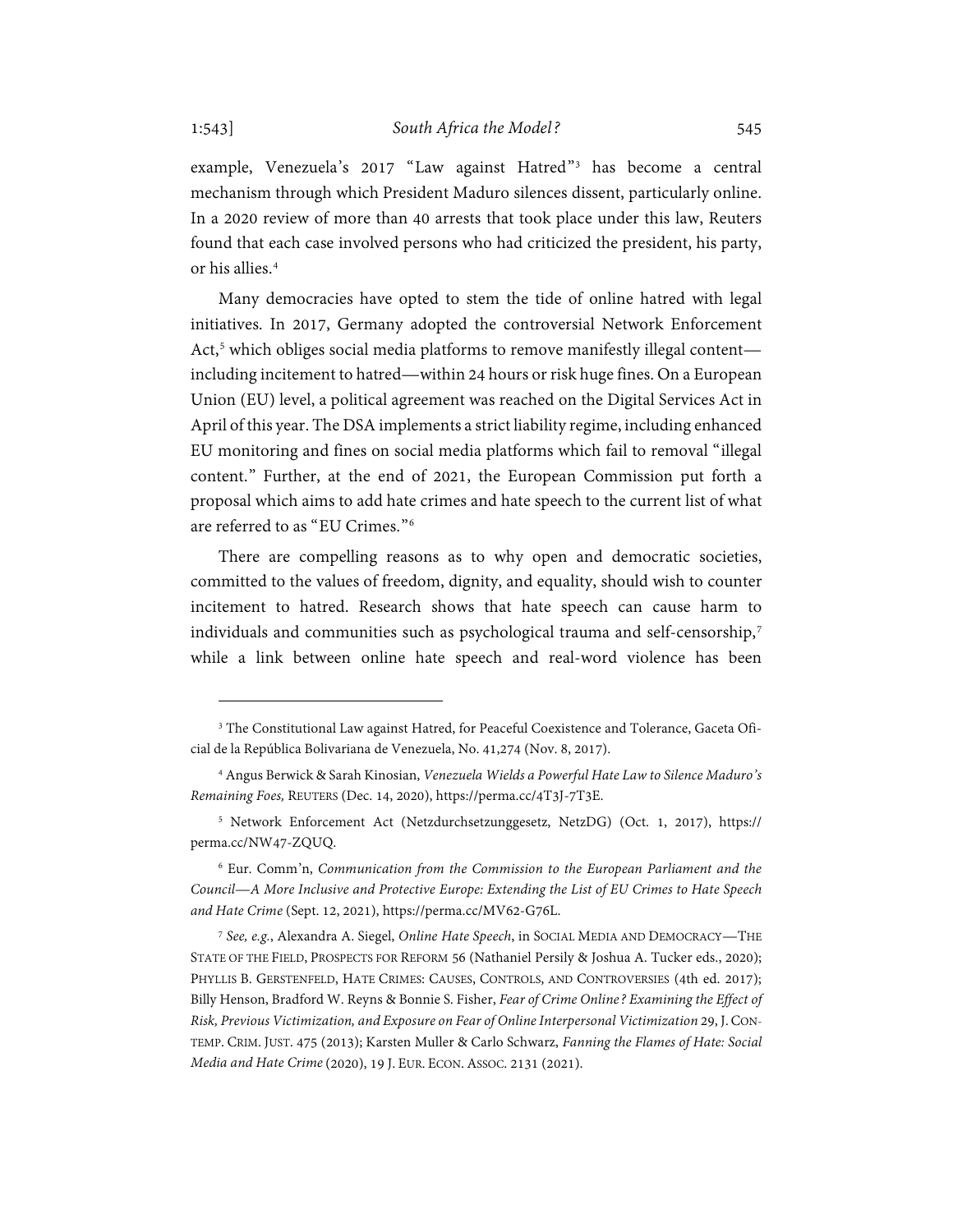discerned.[8](#page-3-0) It does not necessarily follow that banning hate speech is an effective remedy, which can be implemented without a serious risk to freedom of expression or other negative unintended consequences. Nevertheless, the vast majority of states have chosen anti-hate-speech restrictions as a tool and so have social media platforms. This raises the question of whether it is possible to identify specific paradigms that more convincingly manage to square the circle between respecting freedom of expression and restricting hate speech in a clear, transparent, and robust manner.

Many national and regional courts have sought to apply principles of domestic and International Human Rights Law (IHRL) to strike the balance between preventing hate speech and ensuring the freedom of expression without unjustifiable limitations. Numerous studies and discussions have looked at the treatment of hate speech by the European Court of Human Rights (ECtHR)<sup>[9](#page-3-1)</sup> and compared the jurisprudential realities and differences between the United States and European states/the ECtHR.<sup>[10](#page-3-2)</sup> The South African legal framework on hate speech has been looked at by some authors<sup>[11](#page-3-3)</sup> and there are a few comparative

<span id="page-3-4"></span><span id="page-3-0"></span><sup>8</sup> *See generally* Karsten Muller & Carlo Schwarz, *From Hashtag to Hate Crime: Twitter and Anti-Minority Sentiment* (July 24, 2020), https://papers.ssrn.com/sol3/papers.cfm?abstract\_id=3149103.

<span id="page-3-1"></span><sup>9</sup> *See, e.g.*, Jacob Mchangama & Natalie Alkiviadou, *Hate Speech and the European Court of Human Rights: Whatever Happened to the Right to Offend, Shock or Disturb?*, 21 HUM. RTS. L. REV. 1008 (2021); Paola Lobba, *Holocaust Denial Before the European Court of Human Rights: Evolution of an Exceptional Regime,* 26 EUR.J.INT'L L. 237 (2015); Antoine Buyse, *Dangerous Expressions: The ECHR, Violence and Free Speech*, 63 INT'L & COMP. L. Q. 491 (2014); Mario Oetheimer, *Protecting Freedom of Expression: The Challenge of Hate Speech in the European Court of Human Rights Case Law,* 17 CARDOZOJ.INT'L &COMP. L. 427 (2009)*;* David Keane, *Attacking Hate Speech Under Article 17 of the European Convention on Human Rights*, 25 NETH. Q. HUM. RTS. 641 (2007); Stefan Sottiaux, *Bad Tendencies in the ECtHR's Hate Speech Jurisprudence,* 7 EUR. CONST. L. REV. 40 (2011).

<span id="page-3-2"></span><sup>10</sup> See, e.g., Roger Kiska, *Hate Speech: A Comparison Between the European Court of Human Rights and the United States Supreme Court Jurisprudence,* 25 REGENT U. L. REV. 107 (2012)*;* Erik Bleich, *Freedom of Expression Versus Racist Hate Speech: Explaining Differences Between High Court Regulations in the USA and Europe*, 40 J. ETHNIC & MIGRATION STUD. 2 (2013); Claudia E. Haupt, *Regulating Hate Speech—Damned If You Do and Damned If You Don't: Lessons Learned from Comparing the German and U.S. Approaches*, 23 B.U. INT'L L.J. 2, 313 (2005).

<span id="page-3-3"></span><sup>11</sup> *See generally* [Joanna Botha](https://journals.co.za/doi/abs/10.10520/EJC167858) [& Avinash Govindjee,](https://journals.co.za/doi/abs/10.10520/EJC167858) *Regulating Cases of "Extreme Hate Speech" in South Africa: A Suggested Framework for a Legislated Criminal Sanction*, 27 S. AFR. J. CRIM. JUST. 117 (2014)*.*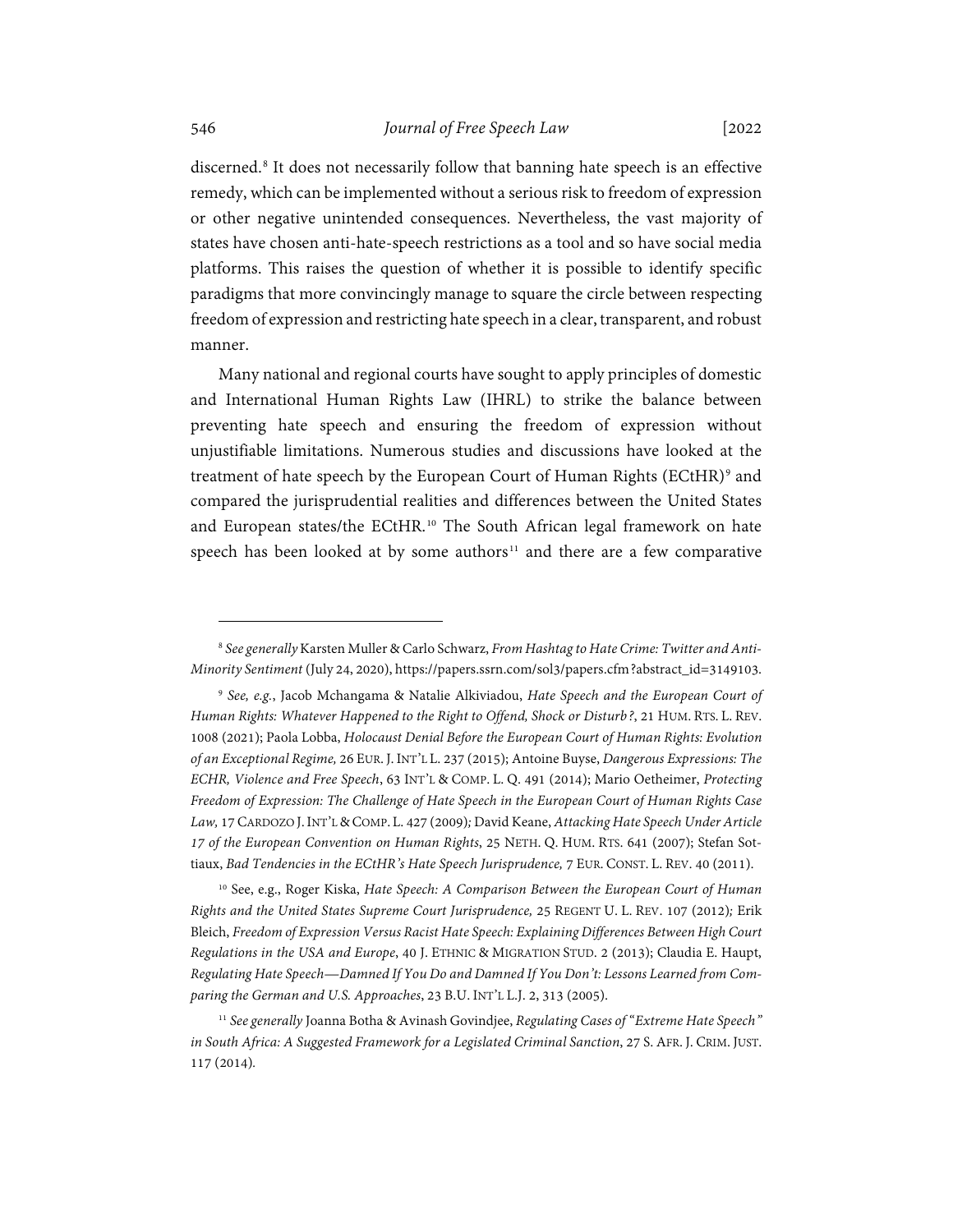<span id="page-4-5"></span><span id="page-4-4"></span>studies which assess South Africa and Kenya,<sup>[12](#page-4-0)</sup> Canada,<sup>[13](#page-4-1)</sup> and the U.S.,<sup>[14](#page-4-2)</sup> with one study analysing the merits of introducing criminal sanctions in South Africa and the legal position in international law, the EU, the U.S., and Canada.[15](#page-4-3) However, there is no study to date which compares in depth the approach of South Africa and the ECtHR, a gap which this paper seeks to fill.

This paper will provide a short discussion of hate speech as a concept. It will then give an overview of some cases from the ECtHR, followed by a more detailed analysis of hate speech cases decided by South African courts. The paper argues that in general*,* South Africa's highest courts have adopted a convincing and speech protective approach which may, in fact, work as a suitable compromise between the free speech "absolutism" of the U.S. on the one hand and the arguably overrestrictive and incoherent European approach on the other. This is predominantly because the Constitutional Court of South Africa (CCSA) and the Supreme Court of Appeal (SCA) have acknowledged the need to regulate some forms of extreme speech, while simultaneously insisting on robust free speech protection by conducting, with intense scrutiny, an examination of the speech in question, its context, and the justifications for any such restrictions. Moreover, unlike the ECtHR, South African case-law acknowledges that censorship and free speech restrictions are integral to systemic oppression, such as its own history of apartheid. Accordingly, South Africa's highest courts have recognized that such restrictions endanger democracy and freedom unless they are narrowly defined and judiciously enforced. Although this pattern was partly altered by the July 2021 judgment by the

<span id="page-4-0"></span><sup>12</sup> *See* Judith Geldenhuys & Michelle Kelly-Louw, *Hate Speech and Racist Slurs in the South African Context: Where to Start?*, 23 POTCHEFSTROOM ELEC. L.J., July 27, 2020, at 1*;* [Karabo Rajuili](https://journals.co.za/doi/abs/10.10520/EJC-95737f6ea) & [Nomagugu Nyathi,](https://journals.co.za/doi/abs/10.10520/EJC-95737f6ea) *South Africa and Kenya's Legislative Measures to Prevent Hate Speech,* 2 CON-FLICT TRENDS, Sept. 1, 2017, at 41*;* [Lene Johannessen,](https://www.tandfonline.com/author/Johannessen%2C+Lene) *A Critical View of the Constitutional Hate Speech Provision*, 13 S.AFR.J. ON HUM.RTS. 135 (19917); Eric Neisser, *Hate Speech in the New South Africa: Constitutional Considerations for a Land Recovering from Decades of Racial Repression and Violence,* 5 SETON HALL CONST. L.J. 103 (1994).

<span id="page-4-1"></span><sup>13</sup> *See* Karmini Pillay & Josha Azriel, *Banning Hate Speech from Public Discourse in Canada and South Africa: A Legal Analysis of the Roles of Both Countries*' *Constitutional Courts and Human Rights Institutions*, 27 S. AFR. PUB. L. 259, 261 (2012).

<span id="page-4-3"></span><span id="page-4-2"></span><sup>14</sup> *See* Alexander Traum, *Contextualising the Hate Speech Debate: The United States and South Africa*, 47 COMP. & INT'L L.J. S. AFR. 1, 65 (2014); G.N. Barrie, *The Divergent Constitutional Approach to Hate Speech in South Africa and the United States*, 47 J. S. AFR. L. 64 (2013).

<sup>15</sup> *See* Botha & Govindjee, *supra* not[e 11,](#page-3-4) at 117.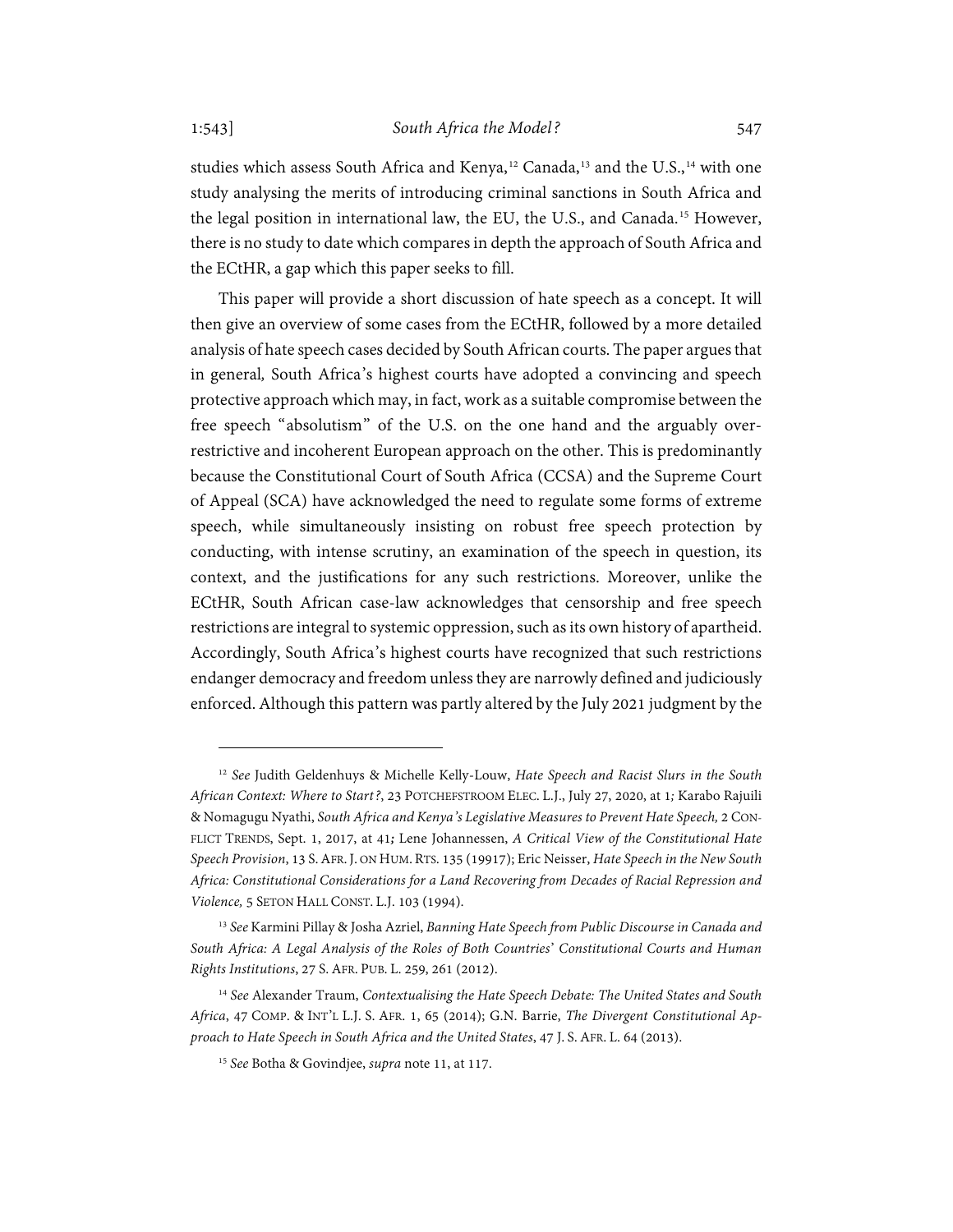country's CCSA in *Qwelane v. South African Human Rights Commission* which, as discussed below, was not as speech-protective as the SCA's ruling on the same matter, the authors argue that South Africa remains a source of inspiration for stakeholders seeking to adopt (more) coherent models to handling hate speech which limit the risk of abuse and arbitrariness.

# <span id="page-5-0"></span>**I. WHAT IS HATE SPEECH AND AT WHAT POINT, IF ANY, SHOULD IT BE LEGALLY REGULATED, EVEN CRIMINALIZED?**

The regulation of various forms of hatred has old roots. A papal decree from 1231 specified that heretics were to pay the "debt of hatred," which for obstinate heretics meant being sent to the secular authorities for execution.<sup>[16](#page-5-1)</sup> The incitement of hatred against the state, government, or public officials has also been punished through various laws against sedition, malicious gossip, and enmity in polities as different as late 18th century America, 19th century Britain, 20th century India, and Nazi Germany, to mention but a few.[17](#page-5-2) However, after World War II and specifically with the advancement of human rights concepts, laws against hate speech have primarily focused on protecting particular groups of people (typically ethnic, racial, national, or religious minorities) against incitement to hatred that might lead to discrimination, persecution, or even genocide.<sup>[18](#page-5-3)</sup>

Alexander Traum notes that there are two sides of the hate speech regulation debate, with one focusing on the harms of hate speech and the other on the harm in restricting freedom of expression. He adds that hate speech laws are vulnerable to state abuse and that their implementation is "impossible to implement without stifling legitimate discourse."<sup>[19](#page-5-4)</sup> Jeremy Waldron, however, argues that hate speech regulation is a necessary prerequisite for ensuring dignity for those vulnerable to the corrosive effects of words that wound and stigmatize.<sup>[20](#page-5-5)</sup> Such approaches can be linked, *inter alia*, to the doctrine of militant democracy, which was articulated by the German émigré political scientist Karl Loewenstein in 1937 as a strategy against

<sup>17</sup> See JACOB MCHANGAMA, FREE SPEECH: A HISTORY FROM SOCRATES TO SOCIAL MEDIA (2022).

<span id="page-5-2"></span><span id="page-5-1"></span><sup>16</sup> *See* Susan Wise Bauer, *The Debt of Hatred, in* THE HISTORY OF THE RENAISSANCE WORLD: FROM THE REDISCOVERY OF ARISTOTLE TO THE CONQUEST OF CONSTANTINOPLE 318 (2013).

<sup>18</sup> *Id.*

<sup>19</sup> Traum, *supra* not[e 14,](#page-4-4) at 65.

<span id="page-5-5"></span><span id="page-5-4"></span><span id="page-5-3"></span><sup>20</sup> *See* Jeremy Waldron, *Dignity and Defamation: The Visibility of Hate*, 123 HARV. L. REV. 7 (2009).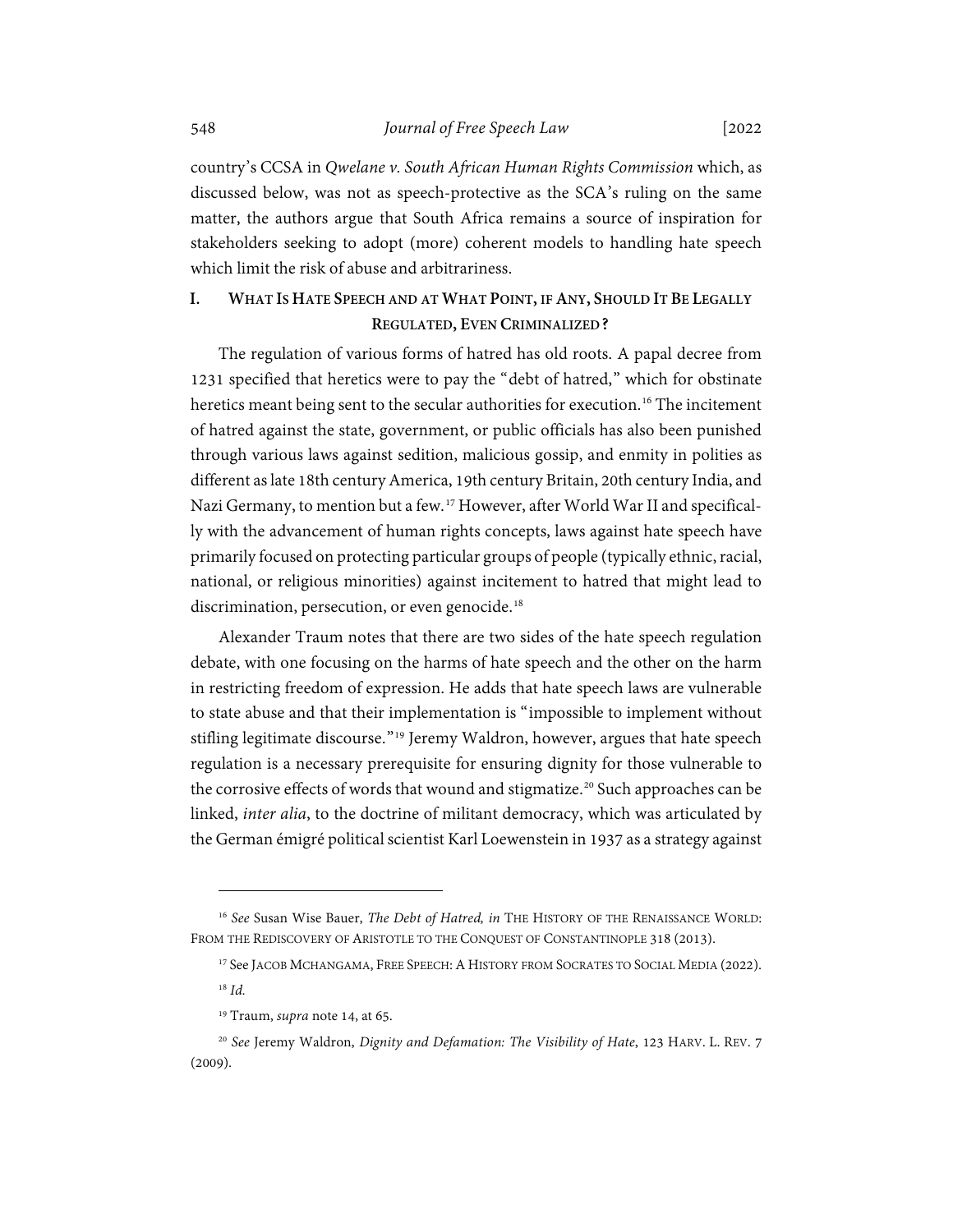the ascendancy of fascism.<sup>[21](#page-6-0)</sup> Lowenstein argued that "democracy and democratic tolerance have been used for their own destruction' [22](#page-6-1) and proposed militant democracy on the basis that European democracies faced by fascist movements had "gravely sinned by their leniency, or by too legalistic concepts of the freedom of public opinion."[23](#page-6-2)

Since Loewenstein's writings, several scholars<sup>[24](#page-6-3)</sup> have sought to analyse and further define militant democracy, with Macklem's positioning being particularly relevant to our paper. He argued that militant democracy is "a form of constitutional democracy authorised to protect civil and political freedom by pre-emptively restricting the exercise of such freedoms."[25](#page-6-4)

There is no universally accepted definition of hate speech, with most States and institutions adopting their own standards, often without comprehensive defini-tions.<sup>[26](#page-6-5)</sup> The 2020 UN Strategy and Plan of Action on Hate Speech<sup>[27](#page-6-6)</sup> recognises three levels of lawful and unlawful expression. The most serious level encompasses advocacy of national, racial or religious hatred that constitutes incitement to discrimination, hostility, or violence, and so mirrors article 20(2) of the International Covenant on Civil and Political Rights (ICCPR). The intermediate level encapsulates other forms of hate speech which may only be prohibited if the ban is in accordance with law, pursues a legitimate aim, and is necessary and proportionate. At the

<span id="page-6-0"></span><sup>21</sup> Karl Loewenstein, *Militant Democracy and Fundamental Rights, I*, 31 AM. POL. SCI. REV. 417 (1937).

<sup>22</sup> *Id.* at 423.

<span id="page-6-2"></span><span id="page-6-1"></span><sup>23</sup> Karl Loewenstein, *Militant Democracy and Fundamental Rights, II*, 31 AM. POL. SCI. REV. 417, 638, 653 (1937).

<span id="page-6-3"></span><sup>24</sup> *See, e.g.*, Paul Harvey, *Militant Democracy and the European Convention on Human Rights*, 29 EUR. L. REV. 407 (2004); Otto Pfersmann, *Shaping Militant Democracy: Legal Limits to Democratic Stability*, *in* MILITANT DEMOCRACY 47 (Andras Sajó ed. 2004); Andras Sajó, *Militant Democracy and Transition Towards Democracy*, *in* MILITANT DEMOCRACY 209 (Andras Sajó ed. 2004).

<span id="page-6-4"></span><sup>25</sup> Patrick Macklem, *Militant Democracy, Legal Pluralism, and the Paradox of Self-Determination*, 4 INT'L J. CONST. L. 488, 491 (2006).

<span id="page-6-5"></span><sup>26</sup> *See* Natalie Alkiviadou, *Regulating Hate Speech in the EU, in* ONLINE HATE SPEECH IN THE EU: A DISCOURSE ANALYTICAL PERSPECTIVE 6, 7 (Stavros Assimakopoulos, Fabienne H. Baider & Sharon Millar eds., 2017).

<span id="page-6-6"></span><sup>&</sup>lt;sup>27</sup> U.N., UNITED NATIONS STRATEGY AND PLAN OF ACTION ON HATE SPEECH: DETAILED GUID-ANCE ON IMPLEMENTATION FOR UNITED NATIONS FIELD PRESENCES (2020), https://perma.cc/3BQ3- YQ3L.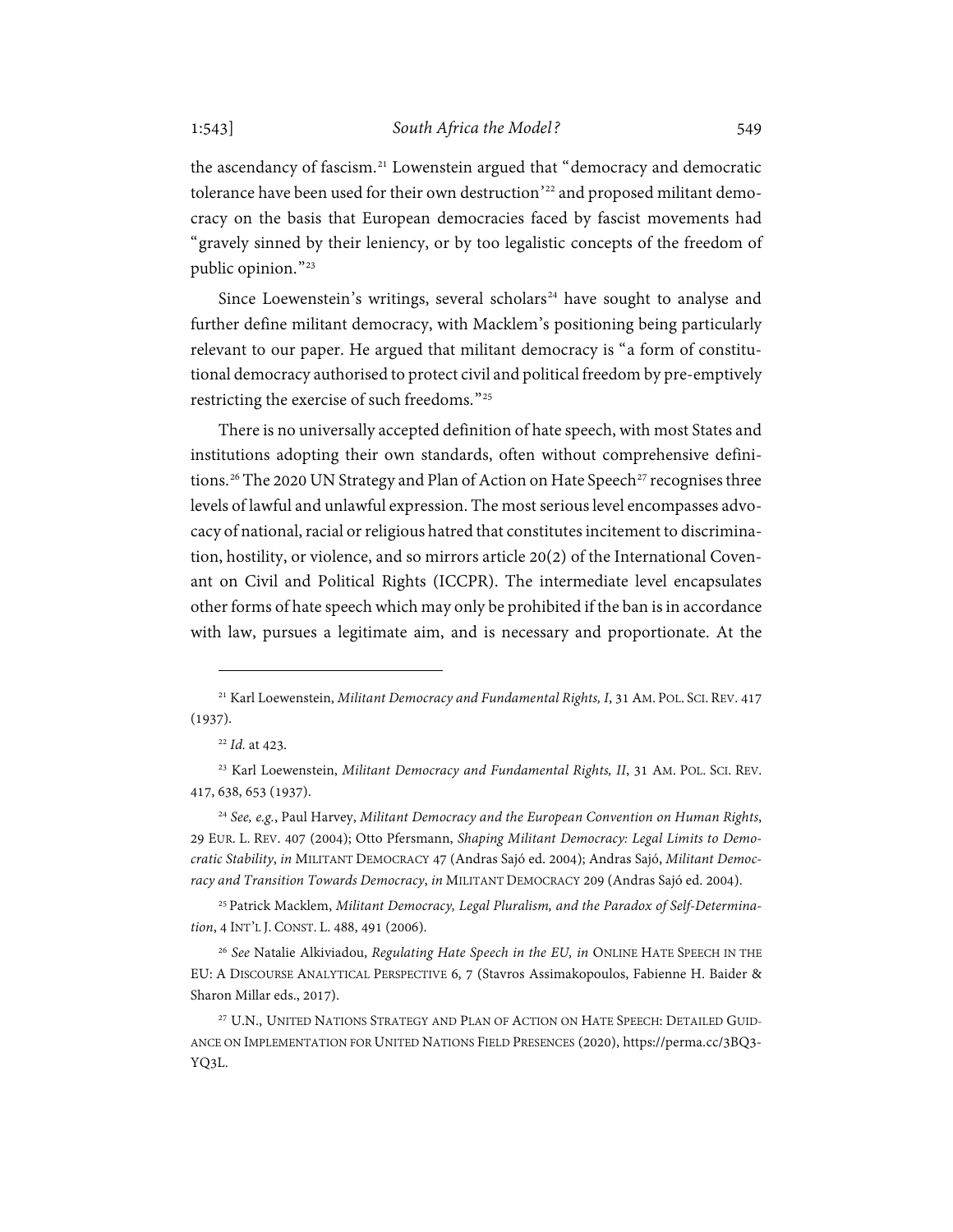bottom level is speech that is offensive, shocking, or disturbing, but which should not be legally restricted.<sup>[28](#page-7-0)</sup>

One of the few documents which has sought to provide a definition is Recommendation No. R. (97) 20 of the Council of Europe's Committee of Ministers, which defines hate speech as:

covering all forms of expression which spread, incite, promote or justify racial hatred, xenophobia, anti-Semitism or other forms of hatred based on intolerance, including intolerant expression by aggressive nationalism and ethnocentrism, discrimination and hostility against minorities, migrants and people of immigrant origin.<sup>[29](#page-7-1)</sup>

By including vague terms such as "promotion" and "justification" as well as "intolerant expression" and "ethnocentrism," with no explicit requirement of incitement to specific harms, the above document, albeit non-binding, adopts a significantly lower threshold for hate speech than does the 2020 UN Strategy.

In 2009, the Agency for Fundamental Rights (FRA) of the European Union defined hate speech as "incitement and encouragement of hatred, discrimination or hostility towards an individual that is motivated by prejudice against that person because of a particular characteristic."<sup>[30](#page-7-2)</sup> The reference to "characteristic" is openended and wide, with a plethora of potential characteristics falling thereunder.

The UN's Rabat Plan of Action (RPA) is central to any discussion on hate speech since it seeks to delineate the threshold for illegal hate speech. It notes that restrictions on the freedom of expression must be clearly defined and not be overly wide, must respond to a pressing social need, must be the least intrusive measures available, and must be proportional to their goal.<sup>[31](#page-7-3)</sup> The RPA<sup>[32](#page-7-4)</sup> and General Recommendation 15 of the European Commission on Racism and Intolerance<sup>[33](#page-7-5)</sup>

<sup>28</sup> *Id.* at 12–16.

<span id="page-7-1"></span><span id="page-7-0"></span><sup>29</sup> Council of Eur. Committee of Ministers, Recommendation No. R (97) 20 of the Committee of Ministers to Member States on "Hate Speech" (Oct. 30, 1997), https://perma.cc/FS8Z-5MXU.

<span id="page-7-2"></span><sup>&</sup>lt;sup>30</sup> EUR. UNION AGENCY FOR FUNDAMENTAL RTS., HATE SPEECH AND HATE CRIMES AGAINST LGBT PERSONS (2009), https://perma.cc/7CMR-TURC.

<span id="page-7-4"></span><span id="page-7-3"></span><sup>31</sup> GAOR, Annual Report of the United Nations High Commissioner for Human Rights: Appendix: Rabat Plan of Action on the Prohibition of Advocacy of National, Racial or Religious Hatred That Constitutes Incitement to Discrimination, Hostility or Violence, U.N. Doc. A/HRC/22/17/ Add. 44 ¶ 18 (Jan. 11, 2013), https://perma.cc/RDQ9-TZAX.

<sup>32</sup> *Id.* at ¶ 34.

<span id="page-7-5"></span><sup>33</sup> Eur. Comm. Against Racism & Intolerance, General Policy Recommendation No. 15 on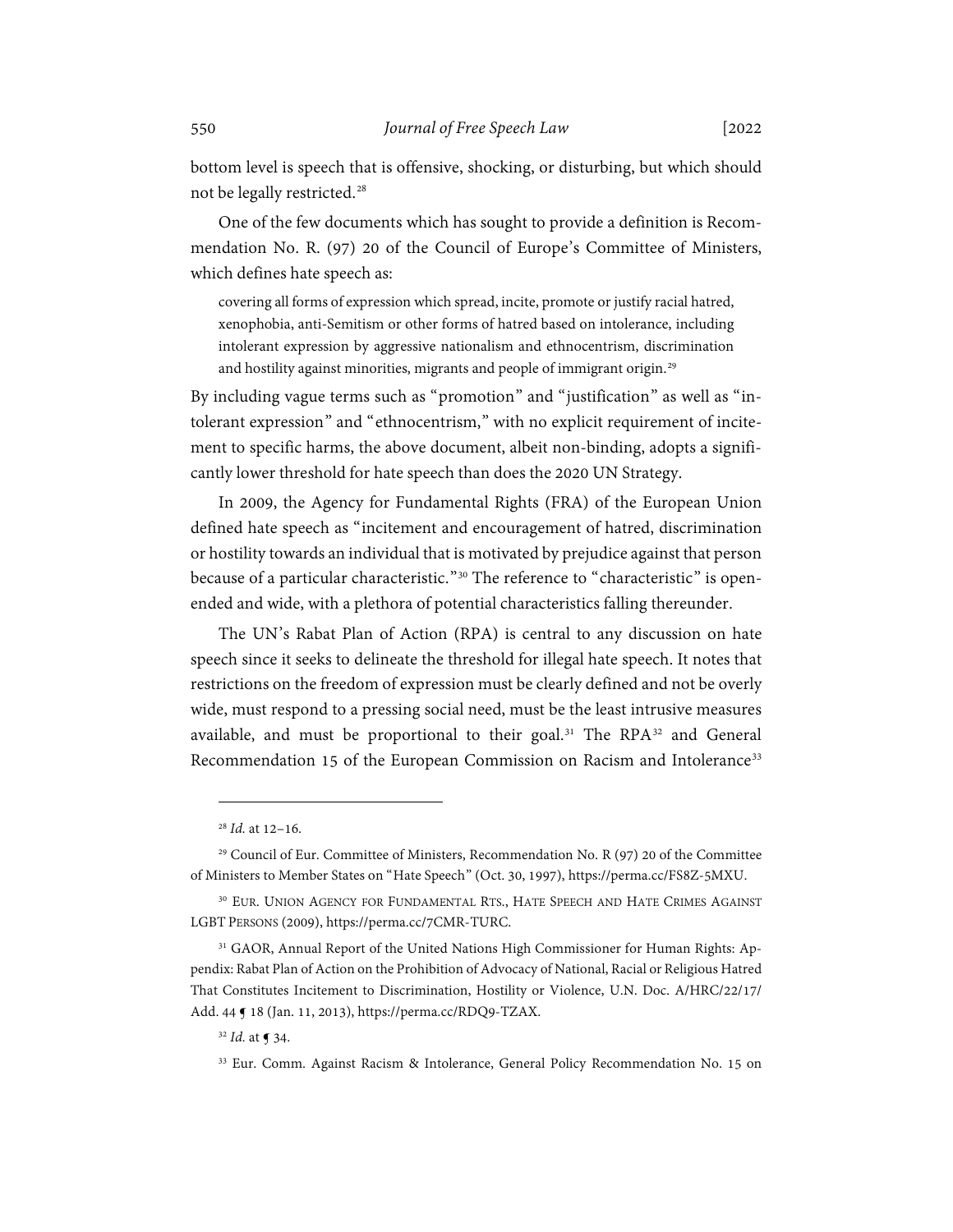stress that criminal sanctions should only be used as a last resort.<sup>[34](#page-8-2)</sup> Here, it is noteworthy that the RPA was adopted after Resolution 16/18[35](#page-8-3) of the Human Rights Committee which, itself, was an explicit attempt to narrow the permissible limits

# <span id="page-8-0"></span>Islamic Cooperation) to interpret article 20(2) as encompassing attacks on religion. **II. THE EUROPEAN COURT OF HUMAN RIGHTS**

on freedom of expression, after attempts by states of the OIC (Organization of

#### *A. Brief Contextual Backdrop*

<span id="page-8-1"></span>No other international or regional human rights court has developed as extensive a body of human rights case law as the ECtHR, which has also delivered dozens of cases regarding hate speech. Yet, an analysis of 60 hate speech cases before the ECtHR and the European Commission of Human Rights between 1979–2020, conducted by the Danish think tank Justitia, $3<sup>6</sup>$  determined that speech restrictions have been found to violate the right to freedom of expression in just over one out of three hate speech cases. The position of the ECtHR is marked by the historical experiences of totalitarianism, in particular Nazism, on the continent and the lessons the court believes should be drawn from that history. The court has paid particular attention to the fanatical agitation and popular support that helped fascist movements gain power in Italy and Germany in the 1920s and 30s, with disastrous consequences for Europe. An instructive example is Judge Yudkivska's concurring opinion (joined by Judge Villiger) in the ECtHR case of *Vejdeland v. Sweden*, where she noted that the U.S. approach "where hate speech is protected until it threatens to give rise to imminent violence . . . is a very high threshold, and for many wellknown political and historical reasons, today's Europe cannot afford the luxury of such a vision of the paramount value of free speech."<sup>[37](#page-8-5)</sup>

However, the ECtHR's historical justification for severely restrictive hate speech bans is a selective one. It does not discuss the fact that during the Weimar

Combating Hate Speech 58 (Mar. 21, 2016), https://perma.cc/38X2-4YXD.

<span id="page-8-2"></span><sup>34</sup> *See generally* HEINI Í SKORINI, FREE SPEECH, RELIGION AND THE UNITED NATIONS—THE PO-LITICAL STRUGGLE TO DEFINE INTERNATIONAL FREE SPEECH NORMS (2021).

<span id="page-8-3"></span><sup>35</sup> GAOR, Resolution Adopted by the Human Rights Council 16/18, U.N. Doc. A/HRC/RES/ 16/18 (Apr. 12, 2011), https://perma.cc/EX9M-D5SV.

<sup>36</sup> Justitia[, https://futurefreespeech.com/hate-speech-case-database/.](https://futurefreespeech.com/hate-speech-case-database/)

<span id="page-8-5"></span><span id="page-8-4"></span><sup>37</sup> Vejdeland v. Sweden, App. No. 1813/07, 58 Eur. H.R. Rep. 479, 495 (2014) (Yudkivska, J., joined by Villiger, J., concurring).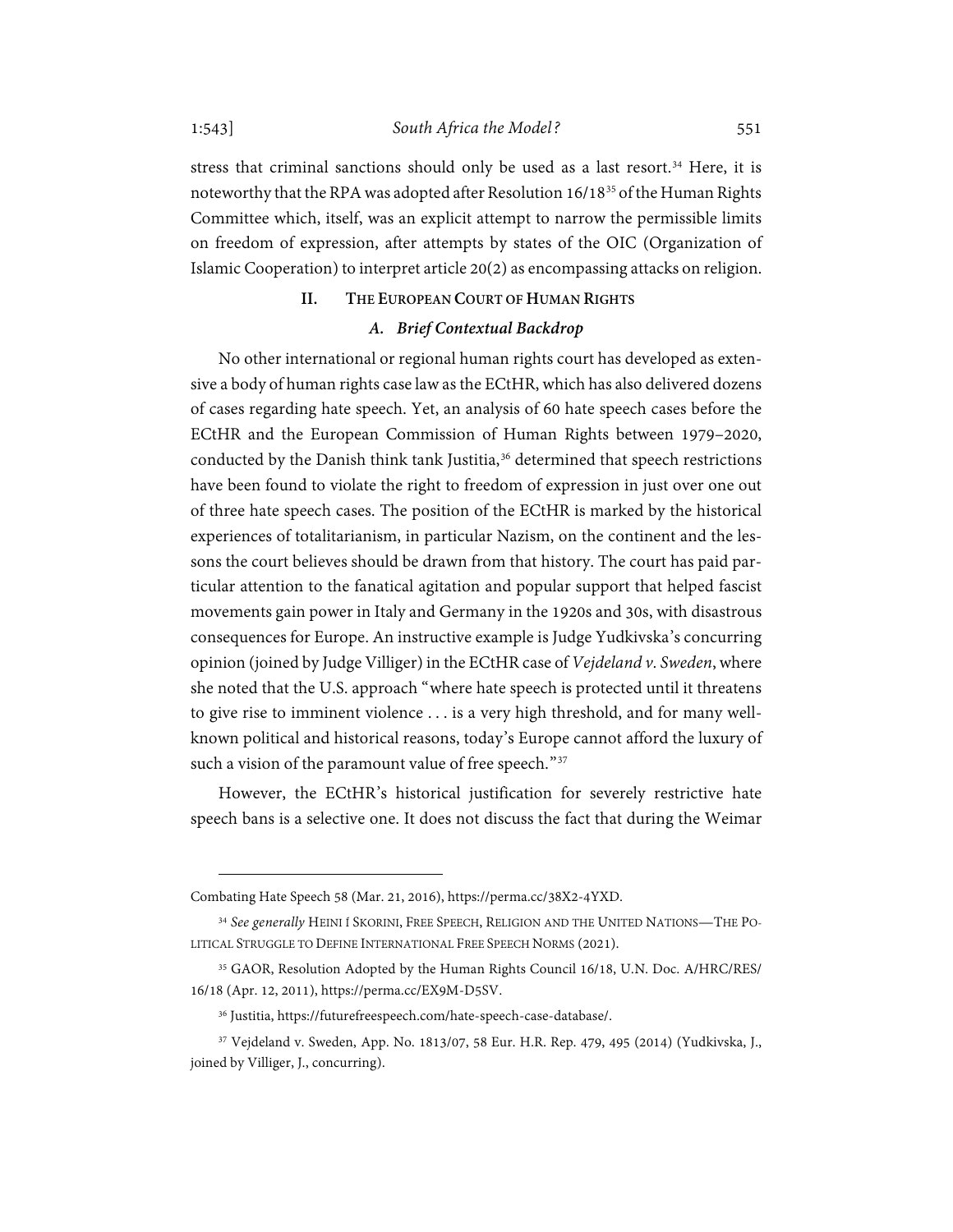## 552 *Journal of Free Speech Law* [2022

Republic, increasingly restrictive measures were used to combat extremism and included censorship of the radio, the administrative banning of Nazi and communist newspapers, convictions of leading Nazi editors for defamation and incitement to hatred, and bans both against the Nazi party and against Hitler speaking in public.[38](#page-9-1) The ECtHR's analysis also omits the fact that, once in power, the Nazis used the emergency laws of the Weimar Republic to strangle the very democracy and freedoms these laws were supposed to protect.<sup>[39](#page-9-2)</sup> Nor does the ECtHR's historical justification grapple with the fact that during negotiations over the Universal Declaration of Human Rights as well as the ICCPR, the Soviet Bloc used almost the exact same justification as the ECtHR does today to argue for an obligation to prohibit hate speech under IHRL. In fact, as early as 1936 the Soviet constitution under Stalin declared "any advocacy of racial or national exclusiveness or hatred and contempt punishable by law" and sought to include a similar injunction—copied almost verbatim—against hate speech in the Universal Declaration of Human Rights. [40](#page-9-3)

<span id="page-9-0"></span>Such prohibitions subsequently helped the communist states legitimize extensive crackdown on dissidents using a plethora of speech crimes, including various prohibitions against "incitement to hatred."[41](#page-9-4) Many Western democracies warned against hate speech provisions which, in the words of a Norwegian diplomat, were "so easy to misconstrue that those whom the provision was supposedly designed to protect might very well find themselves its victims."[42](#page-9-5) No member of the Council of Europe voted in favour of the adoption of article 20(2). The selective historical background for the ECtHR's embrace of hate speech laws is thus built on a skewed balancing between the potential harms and benefits of hate speech bans *vis-à-vis* the protection of freedom of expression, which has arguably contributed to the

<sup>&</sup>lt;sup>38</sup> JACOB MCHANGAMA, FREE SPEECH: A HISTORY FROM SOCRATES TO SOCIAL MEDIA (2022).

<sup>39</sup> *Id.*

<span id="page-9-3"></span><span id="page-9-2"></span><span id="page-9-1"></span><sup>40</sup> USSR CONST. art. 123 (adopted December 1936); U.N. ESCOR, Comm'n on Hum. Rts., Sub-Commission on Prevention of Discrimination and Protection of Minorities, U.N. doc. E/CN.4/ Sub.2/21 (Nov. 26, 1947); *see also* Johannes Morsink*,* THE UNIVERSAL DECLARATION OF HUMAN RIGHTS 70 (2000); THE FREE SPEECH CENTURY 218–19 (Lee C. Bollinger & Geoffrey R. Stone eds., 2018).

<sup>41</sup> THE FREE SPEECH CENTURY, *supra* not[e 40,](#page-9-0) at 219.

<span id="page-9-5"></span><span id="page-9-4"></span><sup>42</sup> U.N. GAOR, 16th Sess., 3d Comm., 1084th mtg., U.N. doc. A/C.3/SR.1084 at 121 (Oct. 26, 1961).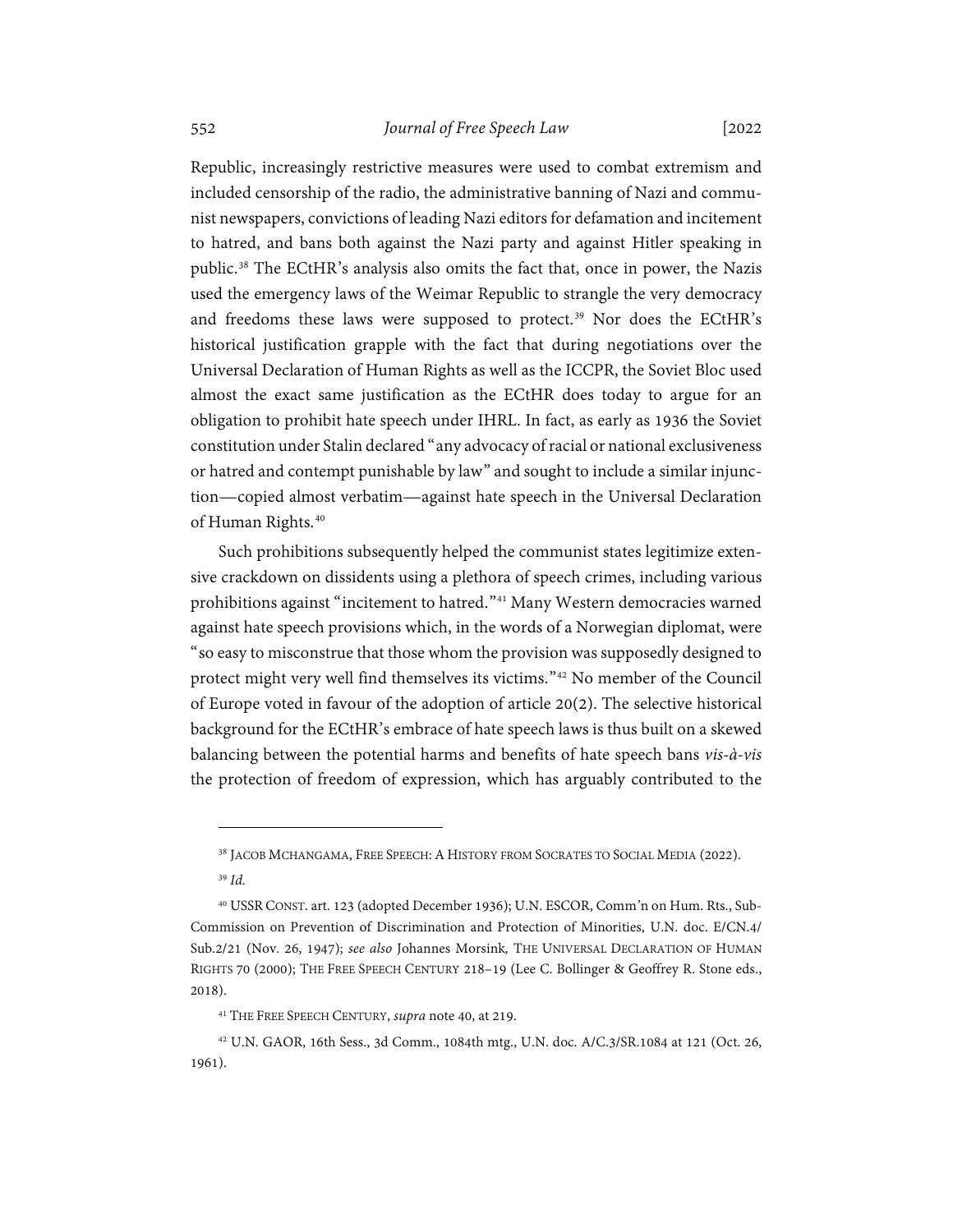ECtHR's acceptance of broad restrictions on freedom of expression as outlined below.

## *B. Limiting the Freedom of Expression: Article 10 and 17*

<span id="page-10-0"></span>Article 10 of the European Convention on Human Rights (ECHR) provides for the freedom of expression (with certain limitations such as for the protection of the rights and reputation of others). Uniquely for ECHR rights, Article 10 also notes that this right comes with "special duties and responsibilities," reflecting the drafters' concern about the potential for abuse. This was also included in article 19 of the ICCPR. The ECtHR has noted, repeatedly, that the freedom of expression "constitutes one of the essential foundations of [a democratic] society, one of the basic conditions for its progress and for the development of every man."[43](#page-10-1) In the landmark case of *Handyside v. The United Kingdom,* the court found that this freedom:

is applicable not only to "information" or "ideas" that are favourably received or regarded as inoffensive or as a matter of indifference, but also to those that offend, shock or disturb the State or any sector of the population. [44](#page-10-2)

The Court has developed a test based on Article 10(2). The key question this test seeks to answer is whether a particular interference is in line with the Convention. The Court looks at whether (i) the interference is necessary in a democratic society, (ii) there is a "pressing social need" for the interference, (iii) the interference was proportionate to the legitimate aim pursued, and (iv) the reasons for the interference are relevant and sufficient in light of the aims listed in Article 10(2). Moreover, the interference must be "prescribed by law," which means it must have a basis in domestic law which is sufficiently accessible and foreseeable.

The doctrine of proportionality is significant in considering restrictions to Article 10. As established in *Handyside*, "every formality, condition, restriction or penalty imposed in this sphere must be proportionate to the legitimate aim pursued."[45](#page-10-3) In *Lehideux v. France*, the ECtHR noted that the choice of criminal proceedings rather than other means of intervention through the civil pathway was

<span id="page-10-3"></span><span id="page-10-2"></span><sup>44</sup> *Id.*

<span id="page-10-1"></span><sup>43</sup> Handyside v. United Kingdom, App. No. 5493/72, 1 EUR. H.R. REP. 737, 754 (1976).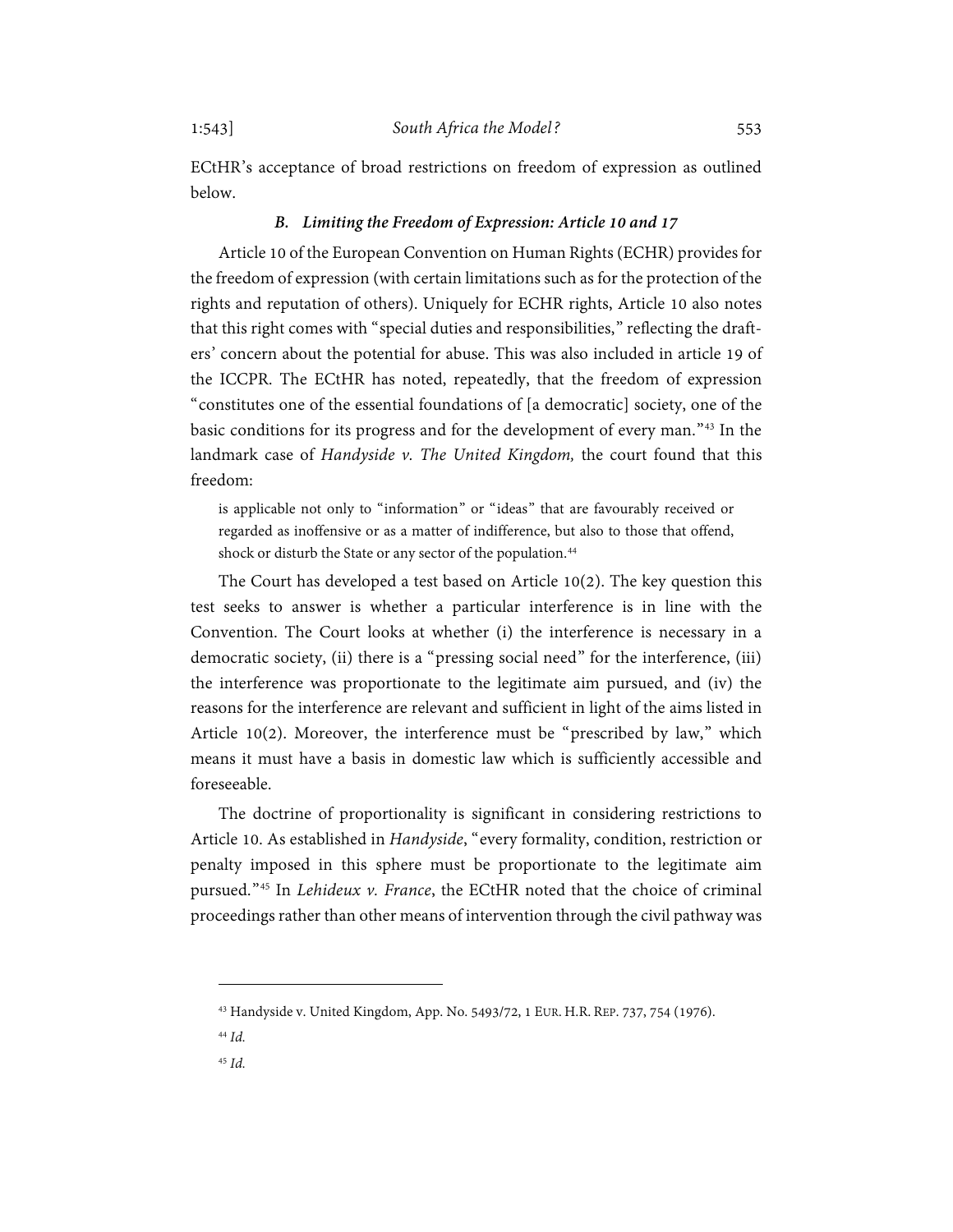"disproportionate and, as such, unnecessary in a democratic society."[46](#page-11-0) Within the same framework, in *Féret v. Belgium*, the ECtHR considered the proportionality of the restriction which was of a non-criminal nature, and thereby reflected the Contracting Party's restraint when resorting to criminal proceedings, particularly where other means are available.

Article 17, the ECHR's "prohibition of abuse of rights" clause, provides that:

Nothing in this Convention may be interpreted as implying for any State, group or person any right to engage in any activity or perform any act aimed at the destruction of any of the rights and freedoms set forth herein or at their limitation to a greater extent than is provided for in the Convention.

In cases where the Court determines that the speech in questions qualifies as abuse of convention rights under Article 17, no proportionality test is required to justify the restriction of such speech, which is deemed to fall entirely outside the scope of the Convention's protection. As such, the use of Article 17 to prohibit hate speech must not be taken lightly. "Article 17 was originally included in the Convention in order to prevent the misappropriation of ECHR rights by those with totalitarian aims."[47](#page-11-1) Article 17 is intended to make it impossible for individuals to take advantage of a right with the aim of promoting ideas contrary to the text and the spirit of the Convention."[48](#page-11-2)As noted by the Court in *Ždanoka v. Latvia*, the possibility exists that persons or groups may use the rights and freedoms emanating from the Convention in order to conduct themselves in such a manner as to destroy the rights or freedoms protected therein.<sup>[49](#page-11-3)</sup> As a result, the Court concluded that "no one should be authorised to rely on the Convention's provisions in order to weaken or destroy the ideals and values of a democratic society."[50](#page-11-4) In *Lehideux v. France*, the concurring opinion of Judge Jambrek attempted to set out the conditions for the application of Article 17, opining that, for this article to be applicable,

the aim of the offending actions must be to spread violence or hatred, to resort to illegal or undemocratic methods, to encourage the use of violence, to undermine the nation's democratic and pluralist political system, or to pursue objectives that are

<sup>46</sup> Lehideux & Isorni v. France, App. No. 24662/94, 30 EUR. H.R. REP. 665, 667 (1998).

<span id="page-11-4"></span><span id="page-11-3"></span><span id="page-11-2"></span><span id="page-11-1"></span><span id="page-11-0"></span><sup>47</sup> LAW COMMISSION, HATE CRIME: THE CASE FOR EXTENDING THE EXISTING OFFENCES App. A at 8 (2013).

<sup>48</sup> Witzsch v. Germany, App. No. 7485/03, ¶ 3 (ECHR Dec. 13, 2005).

<sup>49</sup> Ždanoka v. Latvia, 2006-IV EUR. CT. H.R. 29, 65–66.

<sup>50</sup> *Id.* at 66.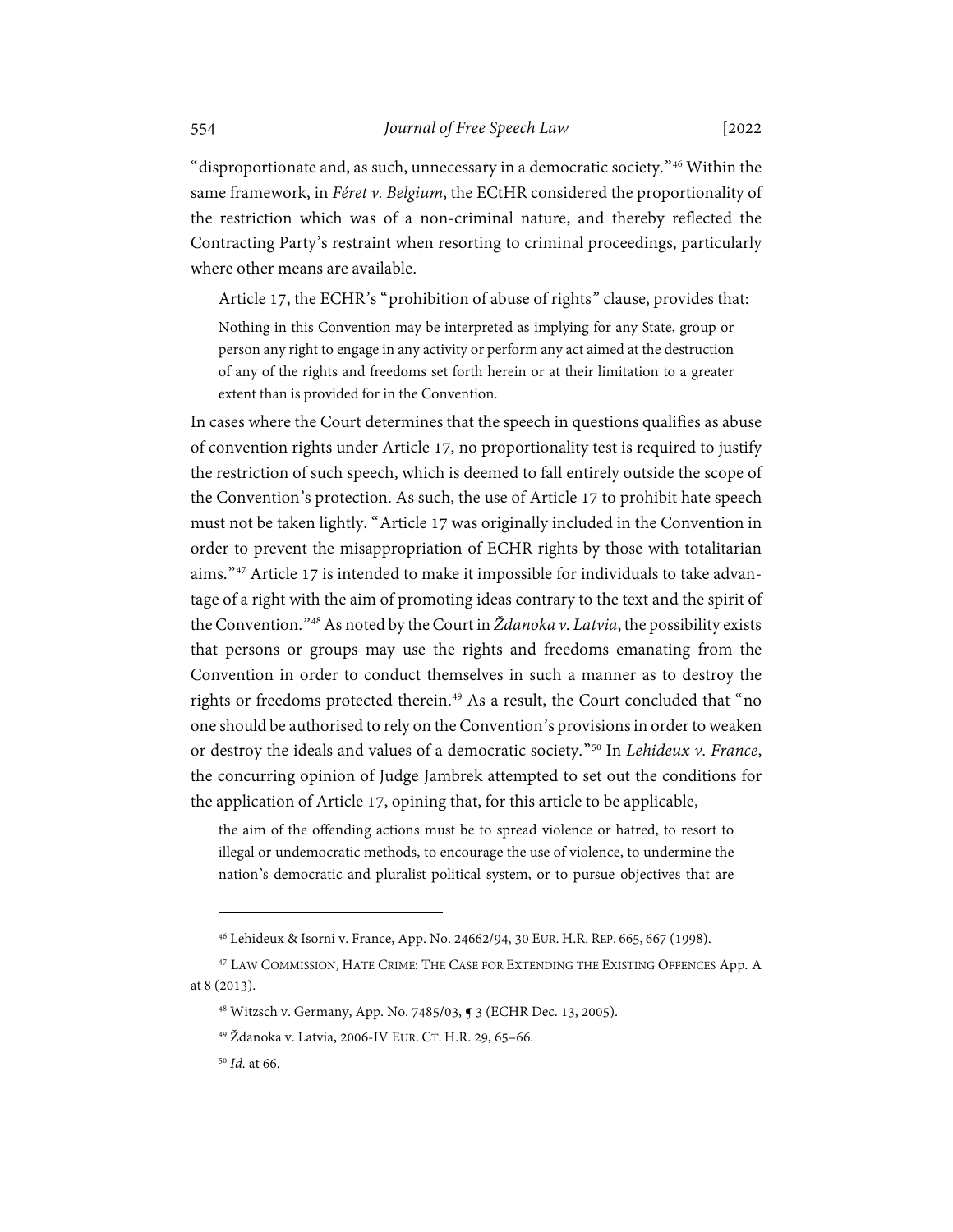racist or likely to destroy the rights and freedoms of others.<sup>[51](#page-12-0)</sup>

Considering the wide-ranging consequences of speech being subsumed under Article 17, it is remarkable how broad Judge Jambrek's definition of speech likely to fall under this article is. After all, what types of speech amount to "undemocratic methods," "undermine[]" a nation's "democratic and pluralist political system," are "racist," or are "likely to destroy the rights and freedoms of others" may depend on subjective factors such as the judge's temperament and outlook. As a result, there are strong reasons why such speech should, at the very least, be assessed by the ECtHR rather than being excluded by Article 17, which would properly be more narrowly construed "to prevent totalitarian or extremist groups from exploiting in their own interests the principles enunciated by the Convention."[52](#page-12-1) Moreover, under Article 10 of the ECHR, the protection of the rights and freedoms of others is a ground for limitation that is to be appraised within the framework of necessity, legality, and proportionality.

In terms of what the ECtHR understands to be hate speech, it was only in the recent case of *Lilliendahl v. Iceland* (2020), involving homophobic and transphobic speech, that the court attempted to provide a more well-articulated approach to its hate speech jurisprudence, by developing a two-tiered hierarchal overview of what hate speech is. The first category includes the "gravest forms of hate speech"<sup>[53](#page-12-2)</sup> that are excluded from any protection on the basis of Article 17. The second is the "less grave forms of hate speech"[54](#page-12-3) which do not fall outside Article 10 but which the court "has considered permissible for the Contracting States to restrict."[55](#page-12-4) Here, the court incorporated not only calls for violence or other criminal acts but also insults, ridicule, and slander, which constitute "prejudicial speech within the context of permitted restrictions on freedom of expression."<sup>[56](#page-12-5)</sup> Nevertheless, the court's opinion provides no normative or practical analysis of the meaning of the above categories or how to define them.

<span id="page-12-0"></span><sup>51</sup> Lehideux v. France, App. No. 24662/94, 30 EUR. H.R. REP. 665, 707 (1998) (Jambrek, J., concurring).

<span id="page-12-4"></span><span id="page-12-3"></span><span id="page-12-2"></span><span id="page-12-1"></span><sup>52</sup> *See, e.g.*, Paksas v. Lithuania, App. No. 34932/04, 59 EUR. H.R. REP. 1025, 1048 (2014); Ayoub v. France, App. No. 77400/14, ¶ 92 (ECHR Jan. 1, 2021).

<sup>53</sup> Lilliendahl v. Iceland, App. No. 29297/18, ¶ 34 (ECHR May 12, 2020).

<sup>54</sup> *Id.* at ¶ 35.

<sup>55</sup> *Id.*

<span id="page-12-5"></span><sup>56</sup> *Id.* at ¶ 36.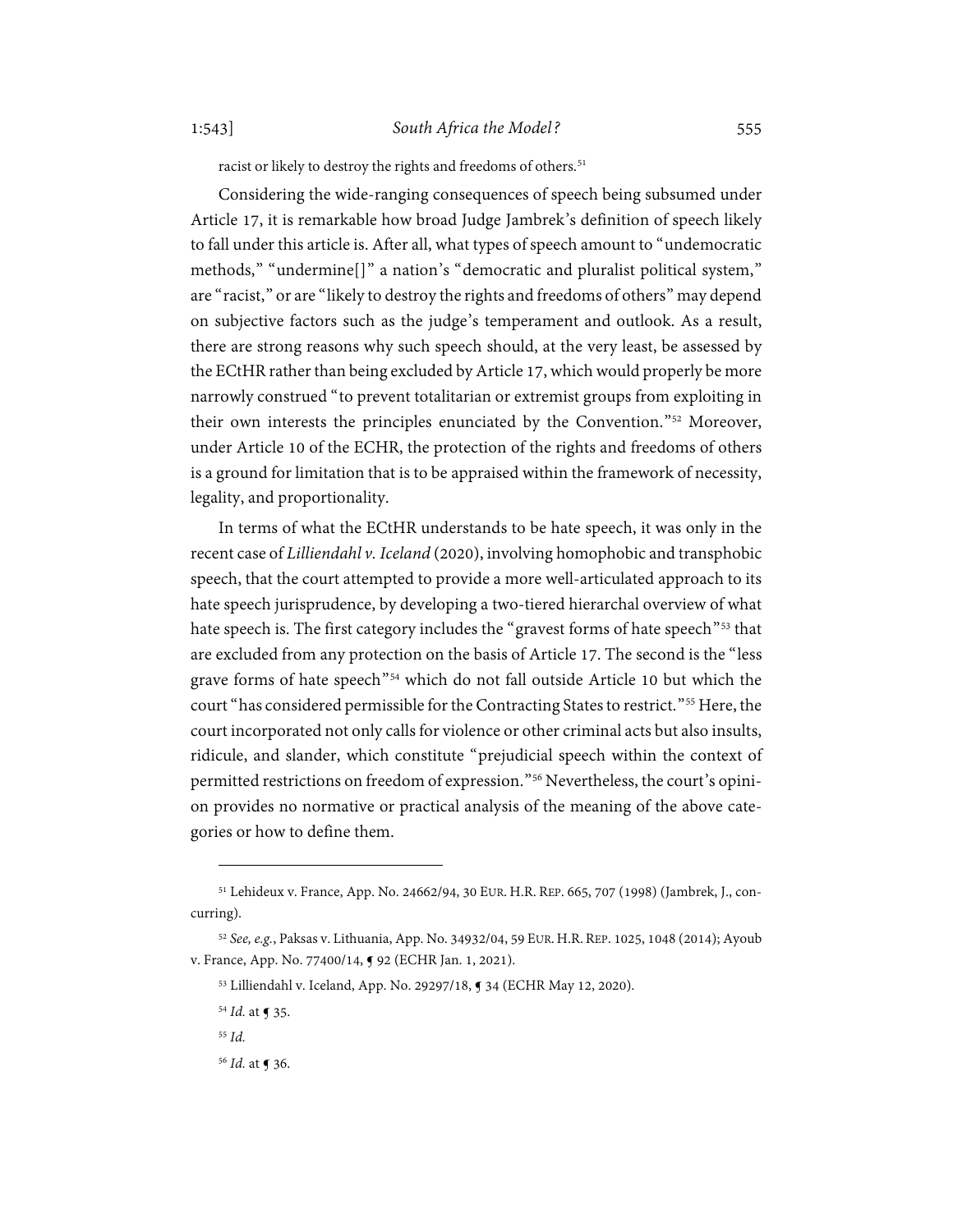#### *C. Speech Targeting Minorities (Racial, Religious, and Sexual)*

<span id="page-13-0"></span>In *Féret v. Belgium* (2009)*,* a member of the Belgian House of Representatives and editor-in-chief of the far-right Front National's publications had been criminally charged for the circulation of leaflets during the party's campaign. The leaflets called for the repatriation of immigrants and included statements such as "save our people from the risk posed by Islam the conqueror." After conducting a somewhat superficial overview of what it considered to be hate speech, its harm and the necessity for its restriction, the ECtHR found no violation of Article 10 and explained that:

incitement to hatred did not necessarily call for specific acts of violence or other offences. Insults, ridicule or defamation aimed at specific population groups or incitation to discrimination, as in this case, sufficed for the authorities to give priority to fighting hate speech when confronted by the irresponsible use of freedom of expression which undermined people's dignity, or even their safety.<sup>[57](#page-13-1)</sup>

Here, the court adopts a particularly low threshold for hate speech to include insulting, ridiculing, or defaming speech. This line of reasoning was followed in *Vejdeland v. Sweden* (2012), which involved the distribution of homophobic leaflets in school lockers with statements such as "tell them that HIV and AIDS appeared early with the homosexuals and that their promiscuous lifestyle was one of the main reasons for this modern-day plague gaining a foothold," and "tell them that homosexual lobby organisations are also trying to play down (avdramatisera) paedophilia, and ask if this sexual deviation (sexuella avart) should be legalised." In finding no violation of Article 10, the court held that "although these statements did not directly recommend individuals to commit hateful acts, they are serious and prejudicial allegations."[58](#page-13-2)

In *Norwood v. The United Kingdom* (2004), a regional organiser for the farright British National Party displayed a large poster in his window with a photograph of the Twin Towers in flames, the words "Islam out of Britain—Protect the British People" and a symbol of a crescent and star in a prohibition sign. The applicant faced criminal proceedings. Here, the court took a worrying turn by applying Article 17 rather than conducting the test under Article 10. The court held that:

the words and images on the poster amounted to a public expression of attack on all Muslims in the United Kingdom. Such a general, vehement attack against a religious

<span id="page-13-1"></span><sup>57</sup> Féret v. Belgium, App. No. 15615/07, ¶ 73 (ECHR July 7, 2009).

<span id="page-13-2"></span><sup>58</sup> Vejdeland v. Sweden, App. No. 1813/07, 58 EUR. H.R. REP. 479, 481 (2014).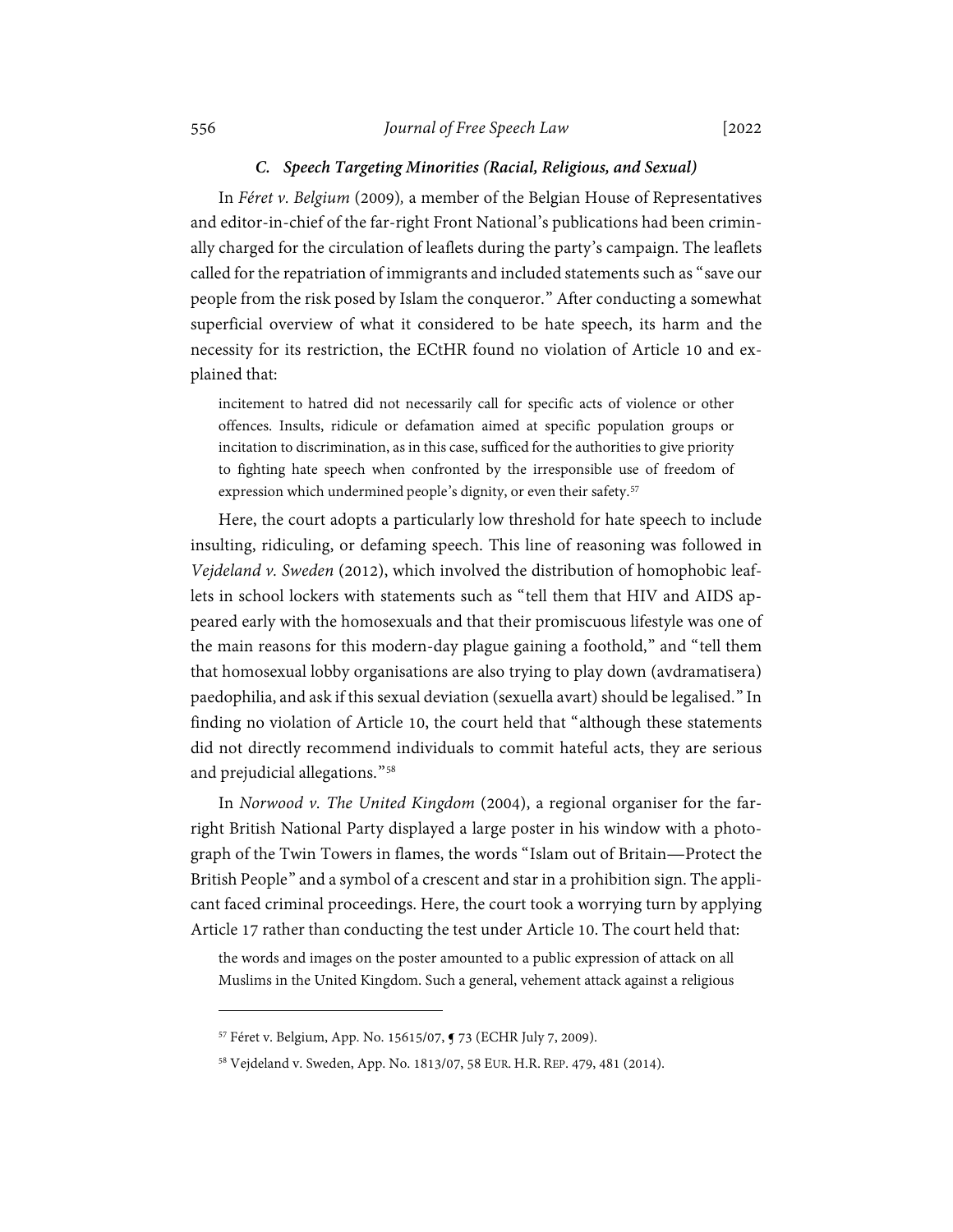group, linking the group as a whole with a grave act of terrorism, is incompatible with the values proclaimed and guaranteed by the Convention, notably tolerance, social peace and non-discrimination. The applicant's display of the poster in his window constituted an act within the meaning of Article 17, which did not, therefore, enjoy the protection of articles 10 or 14. [59](#page-14-0)

As a result of the court's assessment of the impugned expression, the application was found to be incompatible *ratione materiae* with the convention. As such, there was no analysis of the limitation grounds found in Article 10 and conditions attached to restricting speech, placing the impugned expression in a particularly dangerous position *vis-à-vis* the assessment of the prohibition's legality and legitimacy.

In sum, the three cases demonstrate (i) the low threshold that the court applies when deciding which speech it considers legitimate to restrict, despite its strong support for freedom of expression in its *Handyside* judgment; and (ii) the haphazard use of Article 17 in *Norwood*, which meant that no assessment under Article 10 took place (since the case was "kicked out" on Article 17 grounds). As such, there seems to be little nuance or substance in the court's analysis of the facts or inclusion of considerations militating in favour of the applicants' speech rights, including an assessment of the impact of silencing speakers.

In addition to providing weak protection for freedom of expression, the ECtHR's jurisprudence is often inconsistent and contradictory.[60](#page-14-1) This is evident in the court's position regarding insults. Consider *Ibragimov v. Russia* (2018), [61](#page-14-2) which involved the banning of several books written by Muslim scholar Said Nursî, on the grounds that they constituted extremist literature. Here, the ECtHR held that, since the books depicted a moderate, non-violent understanding of Islam, the restriction on speech was not legitimate. To this end, the ECtHR referred to the decision of the country's District Court which relied on a "specialists' report" on the books' content to highlight that in "The Tenth Word: The Resurrection and the Hereafter," Muslims were described positively as "the faithful" and "the just" while everyone else was described negatively as "the dissolute," "the philosophers," "the

<sup>59</sup> Norwood v. United Kingdom, App. No. 23131/03, at 4 (ECHR Nov. 16, 2004).

<span id="page-14-2"></span><span id="page-14-1"></span><span id="page-14-0"></span><sup>60</sup> For a detailed discussion on this point, see Jacob Mchangama & Natalie Alkiviadou, *Hate Speech and the European Court of Human Rights: Whatever Happened to the Right to Offend, Shock or Disturb?*, 21 HUMAN RIGHTS L. REV. 4 (2021).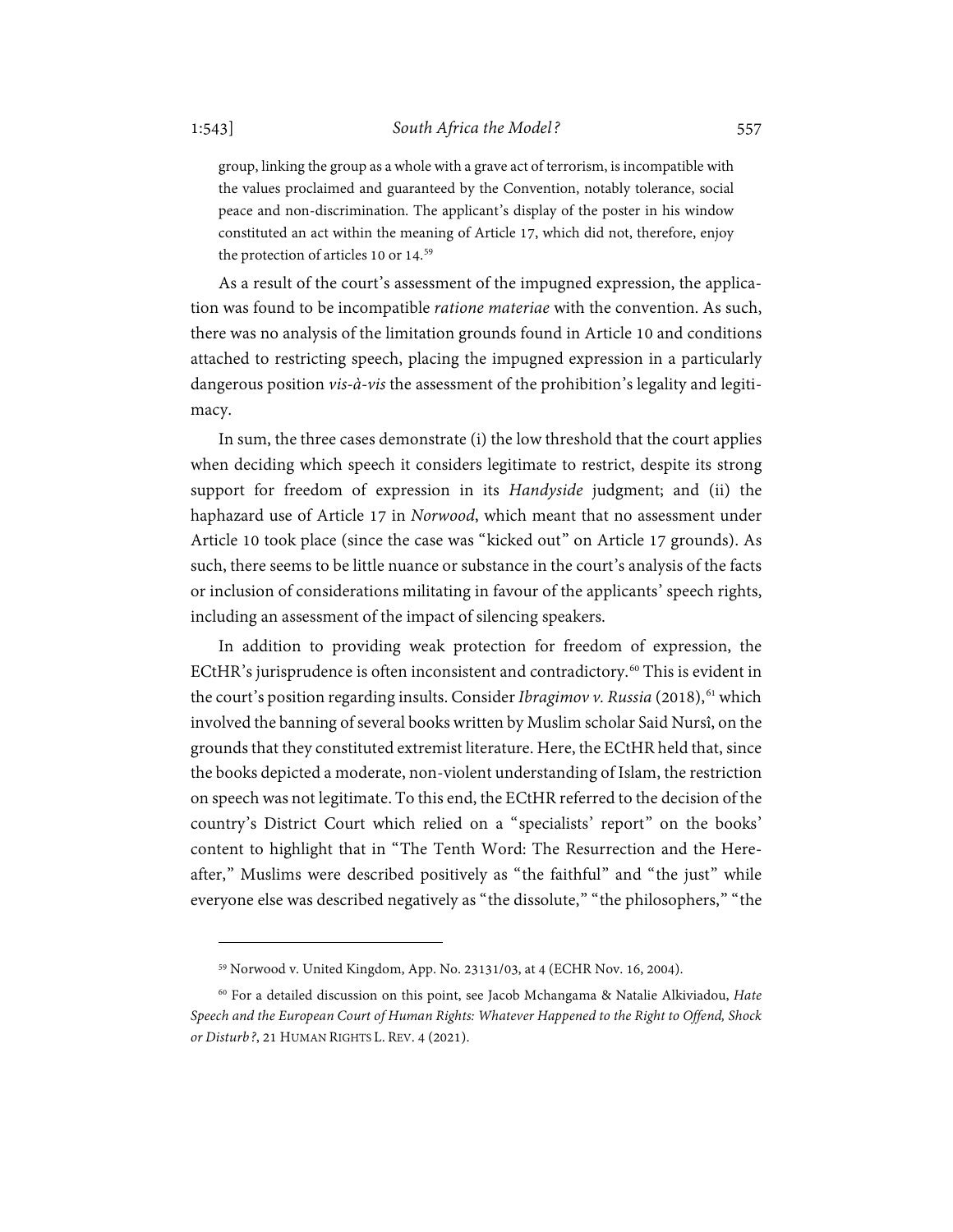idle talkers," and "little men." On this ground, the District Court concluded that the book treated non-Muslims as inferior to Muslims, inciting "religious discord and containing propaganda about the exceptional nature, superiority or deficiency of persons on the basis of their attitude to religion." In disagreeing with the national court, the ECtHR stated that::

merely because a remark may be perceived as offensive or insulting by particular individuals or groups does not mean that it constitutes "hate speech." Whilst such sentiments are understandable, they alone cannot set the limits of freedom of expression.

On the other hand, in *Atamanchuk v. Russia* (2020), [62](#page-15-1) which involved an application submitted by a journalist/politician after he was convicted of referring to non-Russians as criminals (without making any calls for violence), the court held that insults without violence can be legitimately prohibited. It stated that:

inciting hatred does not necessarily involve an explicit call for an act of violence, or other criminal acts. Attacks on persons committed by insulting, holding up to ridicule or slandering specific groups of the population can be sufficient for the authorities to favour combating xenophobic or otherwise discriminatory speech in the face of freedom of expression exercised in an irresponsible manner.

Thus, in the first case, mere insult was not sufficient to prohibit speech, whereas in the second, insults were incorporated in the framework of inciting hatred, without the nexus between insult and hatred being defined by the court.

#### *D. Protection of Democracy and Democratic Institutions*

<span id="page-15-0"></span>Article 17 was incorporated into the Convention in order to safeguard the rights provided therein by allowing for the free operation of democratic institutions. [63](#page-15-2) In the field of expression, the prohibition of revisionist/negationist speech has been linked with the preservation of democracy. *Lehideux v. France* involved a publication in *Le Monde* that defended the memory of Marshal Pétain, a French General who holds a contradictory role in French history.

The ECtHR relied on Article 17, holding that "justification of a pro-Nazi policy could not be allowed to enjoy the protection afforded by Article 10."[64](#page-15-3) In *Garaudy v. France*, the ECtHR dealt with the publication of a book, "The Founding Myths

<span id="page-15-1"></span><sup>62</sup> Atamanchuk v. Russia, App. No. 4493/11,  $\P$  22, 64 (ECHR Feb. 11, 2020).

<span id="page-15-3"></span><span id="page-15-2"></span> $63$  German Communist Party v. Germany, App. No. 250/57,  $\mathbb{F}$  12-13 (ECHR July 20, 1957).

<sup>64</sup> Lehideux v. France, App. No. 24662/94, 30 EUR. H.R. REP. 665, 697, 703–04 (ECHR 1998).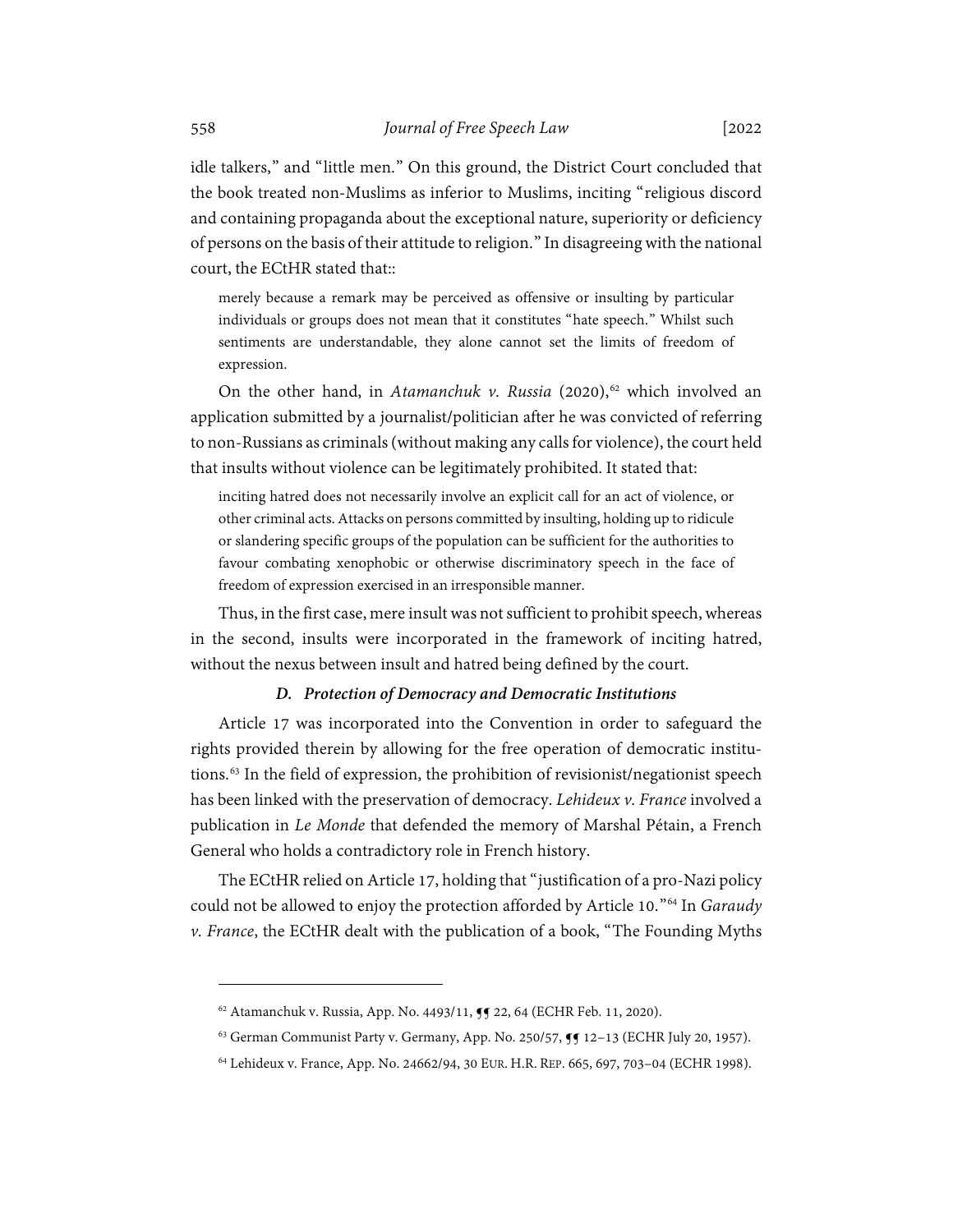of Israeli Politics," which included statements such as "the myth of six million exterminated Jews that has become a dogma justifying and lending sanctity (as indicated by the very word Holocaust) to every act of violence." In this case, the Court explained why revisionist speech is to be considered hateful and harmful speech by holding that:

Denying crimes against humanity is therefore one of the most serious forms of racial defamation of Jews and of incitement to hatred of them. The denial or rewriting of this type of historical fact undermines the values on which the fight against racism and anti-Semitism are based and constitutes a serious threat to public order. Such acts are incompatible with democracy and human rights because they infringe the rights of others. [65](#page-16-0)

The court thus systematically finds negationist or revisionist speech in relation to the Holocaust<sup>[66](#page-16-1)</sup> to constitute hate speech, sometimes ousted through the application of Article 17. However, in a case involving the denial of the Armenian geno-cide, it ruled that this fell within the framework of protected speech. <sup>[67](#page-16-2)</sup> This is another illustration of the inconsistency in the ECtHR's approach.

The treatment of totalitarian symbols, which although dealt with through Article 10, are still relevant to democracy-preserving actions, is yet another indication of the contradictions in the court's approach to alleged hate speech. In *Fáber v. Hungary* (2012),<sup>[68](#page-16-3)</sup> the court found that Article 10 protected an applicant who held a striped Árpád flag<sup>[69](#page-16-4)</sup> less than 100 metres away from a demonstration against racism and hatred. In *Vajnai v. Hungary* (2008),[70](#page-16-5) during a demonstration, the applicant wore a red communist star and was convicted of the offence of using a totalitarian symbol; the ECtHR found this conviction to be a violation of the applicant's freedom of expression. However, in the recent case of *Nix v. Germany* 

<sup>65</sup> *Id.* at 397.

<span id="page-16-1"></span><span id="page-16-0"></span><sup>66</sup> *See, e.g.*, Williamson v. Germany, App. No. 64496/17, 68 EUR. H.R. REP. SUPP. 157, 162, 164 (2019); Pastörs v. Germany, App. No. 55225/14, ¶ 48 (ECHR Jan. 3, 2020); Garaudy v. France, App. No. 64496/17, 2003-IX Eur. Ct. H.R. at 396, 398.

<span id="page-16-2"></span><sup>67</sup> Perinçek v. Switzerland, App. No. 27510/08, 63 EUR. H.R. REP. 193, 298 (ECHR Oct. 15, 2015).

<sup>68</sup> Fáber v. Hungary, App. No. 40721/08, ¶¶ 6, 59 (ECHR Oct. 24, 2012).

<span id="page-16-5"></span><span id="page-16-4"></span><span id="page-16-3"></span><sup>69</sup> Used by the Hungarian Fascist Arrow Cross party, responsible for crimes against Jews during World War II.

<sup>70</sup> Vajnai v. Hungary, App. No. 33629/06, 50 EUR. H.R. REP. 1086, 1101–02 (2010).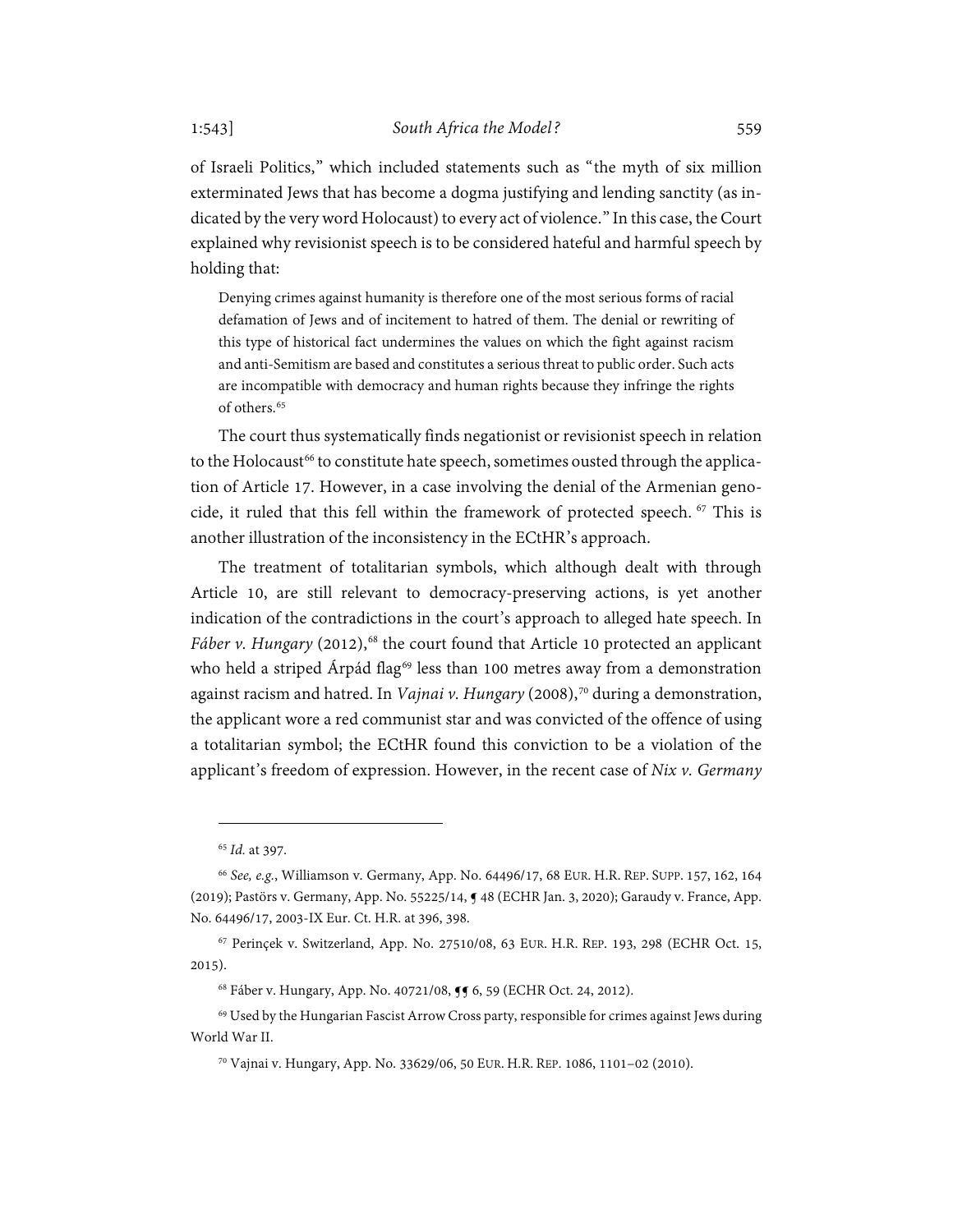(2018), which involved a German blogger who posted a picture of Heinrich Himmler wearing a swastika armband and likened him to the officers of an employment office which he alleged discriminated against his mixed-race daughter, the court came to a different conclusion. Despite the fact that the applicant neither advocated nor defended Nazism but instead sought to demonstrate the problems with a state employment office, the court found the claim of free speech protection to be manifestly ill-founded, noting that:

In the light of their historical role and experience, States which have experienced the Nazi horrors may be regarded as having a special moral responsibility to distance themselves from the mass atrocities perpetrated by the Nazis. The court considers that the legislature's choice to criminally sanction the use of Nazi symbols, to ban the use of such symbols from German political life, to maintain political peace (also taking into account the perception of foreign observers), and to prevent the revival of Nazism must be seen against this background. [71](#page-17-3)

#### *E. The European Court of Human Rights: Concluding Comments*

<span id="page-17-0"></span>The ECtHR has, in practice, exempted many controversial expressions from the protection of Article 10, by adopting a broad understanding of impermissible hate speech, as the non-exhaustive examples above have shown. It has also resorted to the use of Article 17, which seriously restricts speech as cases are excluded from the court's consideration without a legal analysis of Article 10. Differences between the treatment of the two Russian insult cases, differences between the treatment of the Holocaust and the Armenian genocide, and the haphazard use of Article 17 in cases such as *Norwood* also reflect the unpredictability and contradiction that comes with this court's jurisprudence. Moreover, the ECtHR is liable to err on the side of restrictiveness.

#### **III. SOUTH AFRICA**

#### *A. Brief Contextual Backdrop*

<span id="page-17-2"></span><span id="page-17-1"></span>South Africa's apartheid regime was a deeply racist system where white supremacy was embedded in its very constitutional and legal structure. Under apartheid, the State prohibited speech which promoted racial hostility.<sup>[72](#page-17-4)</sup> Under its "race-neutral" guise, such law was used by the government almost "exclusively to

<sup>71</sup> Nix v. Germany, App. No. 35285/16, ¶ 47 (ECHR Mar. 13, 2018).

<span id="page-17-4"></span><span id="page-17-3"></span><sup>72</sup> Article 19: The Prohibition of Incitement to Hatred in Africa: Comparative Review and Proposal for a Threshold 4 (2011), https://perma.cc/C2QU-FVMS.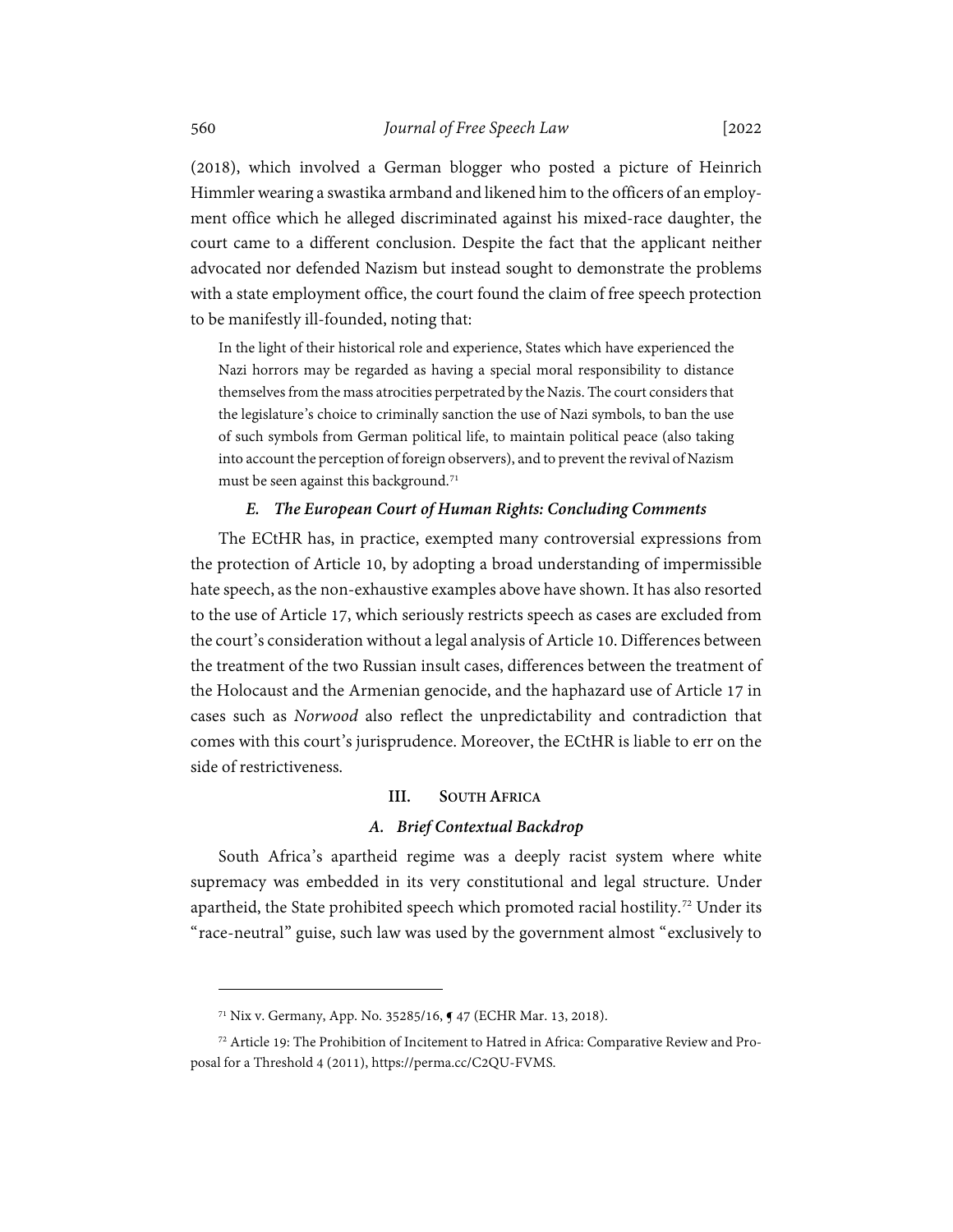restrict anti-Apartheid views and expressions."[73](#page-18-1) As argued by author Nadine Gordimer, "[n]o social system in which a tiny minority must govern without consent over a vast majority can afford to submit any part of control of communication to the hazard of a court decision."[74](#page-18-2) A central element of the regime's censorship arsenal was the Publications Act of 1974.[75](#page-18-3) The act banned "undesirable" publications, films, records, and other material if they were obscene or offensive to public morals; blasphemous or offensive to religion; harmed the safety of the state, the general welfare, peace, or good order; disclosed illegal judicial proceedings; harmed the relations between groups; or brought any section of the community into contempt or ridicule. In effect, this operated partly as an apartheid version of a hate speech ban.[76](#page-18-4) As Kobus van Rooyen, the Chairman of the Publications Control Board from 1980 to 1990, noted:

<span id="page-18-0"></span>The Appeal Board has emphasized that the South African community in no way wants to suppress criticism against whites or the government, but writers should realize that they are on delicate ground and that they have to make sure that what they publish does not assume the character of a hateful attack on the white man.<sup>[77](#page-18-5)</sup>

For example, Gordimer's *Burger's Daughter* was initially banned because it "'contain[ed] various anti-white sentiments,'"[78](#page-18-6) and *Roots*, the U.S. mini-series on slavery, was banned in 1984 on the grounds that "'a substantial number of likely viewers would identify with the cause of the oppressed American slaves.'"[79](#page-18-7) However, the end of apartheid "marked a turning point in South Africa's history."<sup>[80](#page-18-8)</sup> Shortly before winning the 1994 presidential election, Nelson Mandela gave a

<sup>73</sup> Johannessen, *supra* not[e 12,](#page-4-5) at 137.

<span id="page-18-3"></span><span id="page-18-2"></span><span id="page-18-1"></span><sup>74</sup> Nadine Gordimer, *Apartheid and 'The Primary Homeland'*, INDEX ON CENSORSHIP 25, 26 (1972).

<sup>75</sup> Publications Act 42 of 1974 (S. Afr.).

<sup>76</sup> Publications and Entertainment Act 26 of 1963 (S. Afr.).

<span id="page-18-5"></span><span id="page-18-4"></span><sup>77</sup> MARGAREET DE LANGE, THE MUZZLED MUSE: LITERATURE AND CENSORSHIP IN SOUTH AFRICA 23 (1997) (quoting Kobus van Rooyen).

<span id="page-18-6"></span><sup>78</sup> J.M. Coetzee, *Censorship in South Africa*, 17 ENGLISH IN AFRICA 12 (1990) (quoting J.C.W. VAN ROOYEN, CENSORSHIP IN SOUTH AFRICA: BEING A COMMENTARY ON THE APPLICATION OF THE PUBLICATIONS ACT 100 (1987)).

<sup>79</sup> *Id.* (quoting VAN ROOYEN, *supra* not[e 78,](#page-18-0) at 103).

<span id="page-18-8"></span><span id="page-18-7"></span><sup>80</sup> Alexander Traum, *Contextualising the Hate Speech Debate: The United States and South Africa*, 47 COMP. &INT'L L.J. S. AFR. 64, 78 (2014).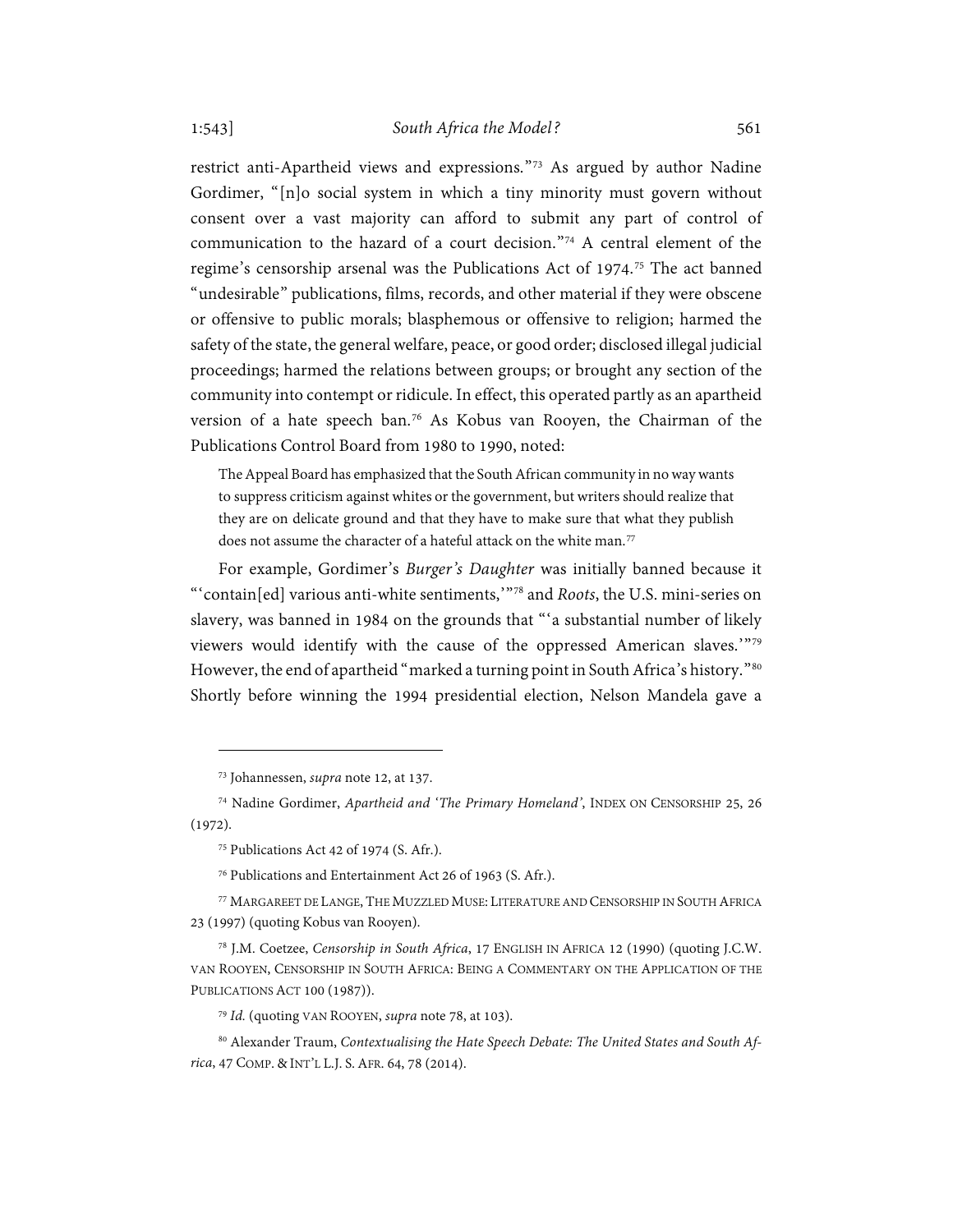speech to the International Press Institute's Congress in which he asserted that:

The removal from South Africa's Statute books of the scores of laws, ordinances, regulations and administrative measures that have empowered government to abridge the rights of South African citizens to know the truth, or which repress the freedom of the media to publish, or which limit citizens' rights to express themselves are, in our view, essential for a democratic political climate. Freedom of expression, of which press freedom is a crucial aspect, is among the core values of democracy that we have striven for. [81](#page-19-0)

As noted by Alexander Traum, South Africa's constitutional jurisprudential approach was born in the "wake of centuries of official and unofficial racial subjugation by a white minority of a black majority."<sup>[82](#page-19-1)</sup>

The position that regulating racist speech would contribute to a functional society was supported by the soon to be dominant African National Congress (ANC) whose 1955 Freedom Charter $83$  had underlined both the freedom of expression but also the protection against racial and national insults. Specifically, the Charter provided that "the law shall guarantee to all their right to speak, to organise, to meet together, to publish, to preach, to worship, and to educate their children," demonstrating the right to free speech. It also included a limitation to that right, which must be read in light of the particularly dire historical context of the country during that time, namely that "all national groups shall be protected by law against insults to their race and national pride."

As to the hate speech clause in the constitution, the right-wing Freedom Front and the socially conservative African Christian Democratic Party later endorsed the position of the ANC. The liberal Democratic Party was opposed.<sup>[84](#page-19-3)</sup> The result was the limitation clause in section 16 on freedom of expression, not extending it to (a) propaganda for war; (b) incitement of imminent violence; or (c) advocacy of hatred that is based on race, ethnicity, gender or religion, and that constitutes incitement to cause harm. On a first reading, this section does not automatically make the

<span id="page-19-0"></span><sup>81</sup> Nelson Mandela, Address to the International Press Institute Congress (Feb. 14, 1994), https://web.archive.org/web/20210718094903/http://www.mandela.gov.za/mandela\_speeches/ 1994/940214\_press.htm.

<span id="page-19-3"></span><span id="page-19-2"></span><span id="page-19-1"></span><sup>82</sup> Alexandra Traum*, Contextualizing the Hate Speech Debate: The United States and South Africa*, 47 COMP. &INT'L L. J. S. AFR. 64, 66 (2014).

<sup>83</sup> The Freedom Charter 1955, https://perma.cc/CQ9J-UJ3K.

<sup>84</sup> Johannessen, *supra* not[e 12.](#page-4-5)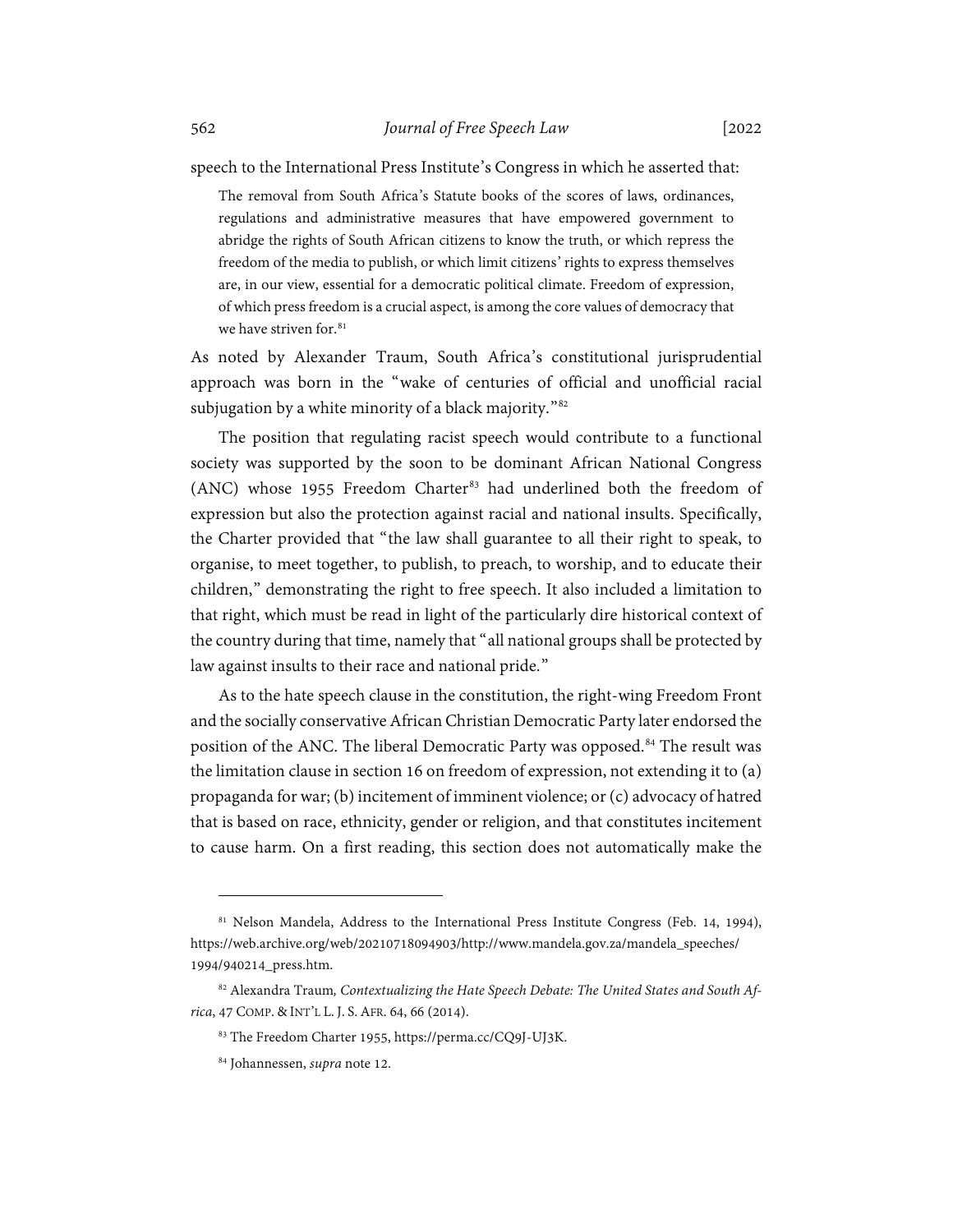advocacy of hatred illegal but rather denotes that this category of speech can be legitimately restricted. However, a positive obligation to tackle hate speech can be found in the country's Equality Act, [85](#page-20-0) which was passed in 2000. Section 10(1) therein prohibits hurtful, hateful and harmful speech. The Equality Act has been enforced in several hate speech cases, yet in *Qwelane*, discussed further down, the SCA found section 10(1) of the Act unconstitutional. This was partly reversed by the CCSA, as discussed below, which also moved towards a "positive obligation" approach by noting that that "our Constitution requires that we not only be reactive to incidences or systems of unfair discrimination, but also pre-emptive. We need to act after the damage has occurred where so required, but, importantly, we are also required to act to ensure that it does not occur."<sup>[86](#page-20-1)</sup> The CCSA did not expand on how this can be achieved.

In addition, the "Prevention and Combating of Hate Crimes and Hate Speech" Bill<sup>[87](#page-20-2)</sup> is currently pending and, if passed, will more generally make hate speech a criminally punishable offence in South Africa. Below we offer an assessment of South African hate speech jurisprudence. Given that *Qwelane,* involving homophobic speech, is the most recent case to be decided by the CCSA (July 2021) and given the partial reversal of the SCA's position on the constitutionality of section 10 of the Equality Act, this case will be dealt with in a section of its own.

A short note on constitutional review of hate speech cases and its differences from the ECtHR: The process differs in South Africa in that Section 16(2) of the Constitution specifically prohibits the advocacy of hatred that is based on race, ethnicity, gender, or religion that constitutes incitement to cause harm. Thus, the hate speech cases discussed in this paper are assessed within this provision and the broader right to free speech provided for in Section 16(1) with references also to Article 36. Article 36 of the Constitution generally limits all the provisions set out in the Bill of Rights. The limitation grounds in Article 36 include a proportionality review ("less restrictive means to achieve the purpose") which is common to both jurisdictions (the Council of Europe and South Africa) and has proved significant

<sup>&</sup>lt;sup>85</sup> The Promotion of Equality and Prevention of Unfair Discrimination Act 4 of 2000.

<sup>86</sup> Qwelane v. S. Afr. Hum. Rts. Comm'n (CCT 12/20) [2021] ZACC (20 July 2021) ¶ 110.

<span id="page-20-2"></span><span id="page-20-1"></span><span id="page-20-0"></span><sup>87</sup> Prevention and Combating of Hate Crimes and Hate Speech Bill, https://www.justice.gov. za/legislation/hcbill/B9-2018-HateCrimesBill.pdf.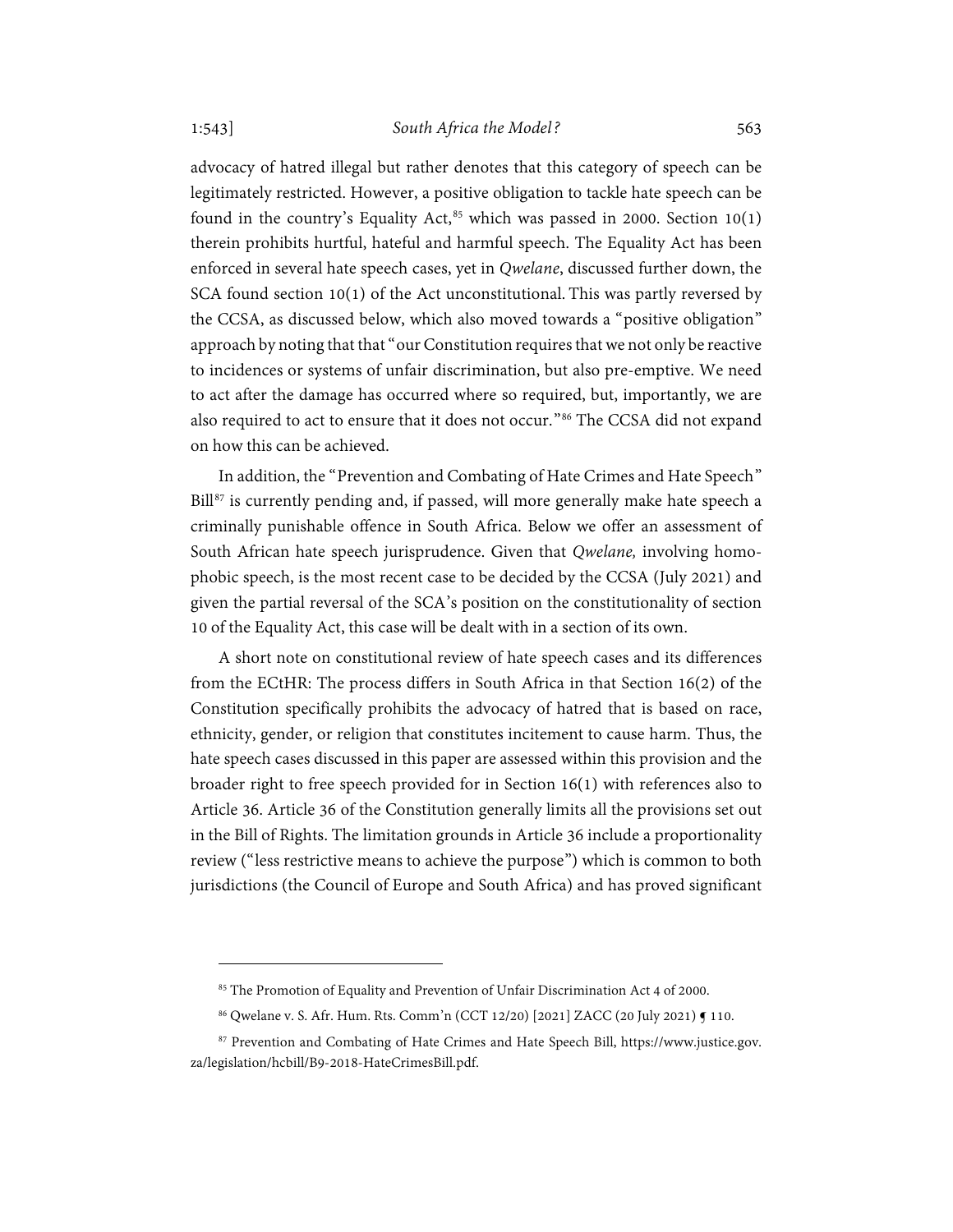in hate speech cases. As discussed below, in *Qwelane,* the doctrine of proportionality played a pivotal role in finding the term "hurtful" to be unconstitutional. Further, in South Africa, there is no equivalent to ECHR's Article 17. The end result means that all cases undergo review through the lens of Section 16.

Besides the provision of free speech and the incorporation of a hate speech clause in the drafting and adoption of South Africa's 1996 constitution, we also refer to the fundamentality of the doctrine of dignity to the South African constitution in general and cases involving hate speech in particular. Chapter 1 of the constitution refers to its founding principles with human dignity named as the first. Chapter 2, the Bill of Rights, affirms the values of dignity, equality, and freedom. Section 10 specifically stipulates that "everyone has inherent dignity and the right to have their dignity respected and protected." In the table of non-derogable rights, it is affirmed that dignity is protected entirely. Section 39 of the Bill of Rights notes that,when interpreting the Bill, a court, tribunal, or forum must promote the values that underlie an open and democratic society based on, once again, the trinity of dignity, equality, and freedom. As will be demonstrated, despite the fundamental nature of dignity as it has the status of being one of the "founding values"<sup>[88](#page-21-0)</sup> of the constitution that forms part of the "trinity"[89](#page-21-1) against which courts must interpret other rights, both the SCA and the CCSA place particular emphasis on the centrality of free speech in an open democracy.

Dignity is central for any open society which values the inherent essence of human existence. Its significance must also be placed in the historical context that "apartheid was a denial of a common dignity. Black people were refused respect and dignity . . . . The new constitution rejects this past and affirms the equal worth of all South Africans . . . . This right [to dignity] therefore is the foundation of many of the other rights that are specifically entrenched."[90](#page-21-2) As noted in *Prinsloo v. Van der Linde* (1997)*, "*we are emerging from a period in our history during which the humanity of the majority of the inhabitants of this country was denied .... They were denied recognition of their inherent dignity."<sup>[91](#page-21-3)</sup> Grappling with the doctrine

<span id="page-21-3"></span><span id="page-21-2"></span><span id="page-21-1"></span><span id="page-21-0"></span><sup>88</sup> Nazeem MI Goolam, *Human Dignity—Our Supreme Constitutional Value*, 4 POTCHEF-STROOM ELEC. L.J. 1, at 4 (2001).

<sup>89</sup> *Id.* at 1.

<sup>90</sup> State v. Makwanyane (1995) 3 SA 391 (CC) ¶ 329.

<sup>91</sup> Prinsloo v. Van der Linde (1997) 3 SA 1012 (CC) ¶ 32.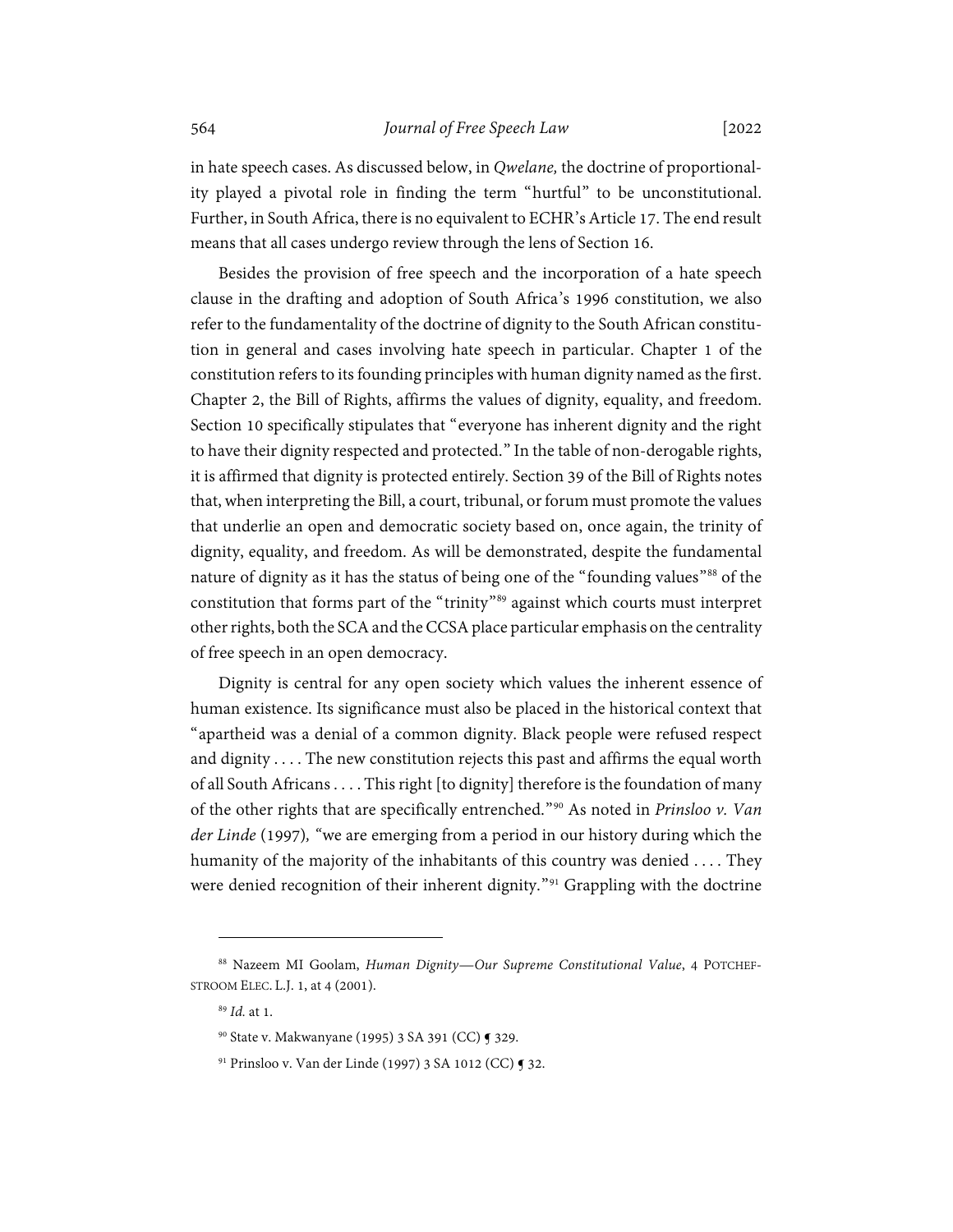of dignity has not been an easy task for South African courts with the CCSA noting

that dignity is "'a notoriously elusive concept'"[92](#page-22-1) but one that at the very least requires the court "to acknowledge the value and worth of all individuals"[93](#page-22-2) and to treat all with "equal respect and concern."[94](#page-22-3)

Whilst the significant role and positioning of dignity in the South African legal order is evident, balancing dignity with other rights, such as that of expression, is "contested terrain."[95](#page-22-4) In *S. v. Mamabolo* (2001)*,* the CCSA discussed the relationship between dignity and expression:

With us the right to freedom of expression cannot be said automatically to trump the right to human dignity. The right to dignity is at least as worthy of protection as the right to freedom of expression. How these two rights are to be balanced, in principle and in any particular set of circumstances, is not a question that can or should be addressed here. What is clear though and must be stated, is that freedom of expression does not enjoy superior status in our law.[96](#page-22-5)

In *Democratic Alliance v. African National Congress* (2015)*,* the CCSA underlined that the freedom of expression is one of a "web of mutually supporting rights" that has an "intense connection" to other rights including that of dignity.<sup>[97](#page-22-6)</sup>

All hate speech cases discussed below looked at the issue of dignity but, as will be shown below, only the CCSA's decision in *Qwelane* found the speech in question to violate the doctrine of dignity, though it also concluded that the prohibition of "hurtful" speech was not proportional to the preservation of dignity.

### <span id="page-22-0"></span>*B. The Constitutional Court of South Africa's Jurisprudence (minus Qwelane)*

In *Islamic Unity Convention v. Independent Broadcasting Authority* (2002), the CCSA (South Africa's highest ranking court) decided a case where a community radio station had broadcast a programme in which a historian and author denied the legitimacy of Israel and asserted that Jewish people were not gassed in

<sup>92</sup> Harksen v. Lane (1998) 1 SA 300 (CC) ¶ 50 (citation omitted).

<sup>93</sup> Nat'l Coal. for Gay & Lesbian Equality v. Minister of Justice (1999) 1 SA 6 (CC)  $\bigcirc$  28.

<sup>94</sup> *Id.* ¶ 134.

<span id="page-22-4"></span><span id="page-22-3"></span><span id="page-22-2"></span><span id="page-22-1"></span><sup>95</sup> Avinash Govindjee & Lynn Biggs, Global Human Dignity Project—South Africa, *Human Dignity Principles* 6 (n.d.), https://perma.cc/6K8C-Y45A.

<sup>96</sup> S. v. Mamabolo, 2001 (3) SA 409 (CC) ¶ 41.

<span id="page-22-6"></span><span id="page-22-5"></span><sup>97</sup> Democratic Alliance v. African Nat'l Congress (CCT 76/14) [2015] ZACC 1, ¶ 124 (cleaned up).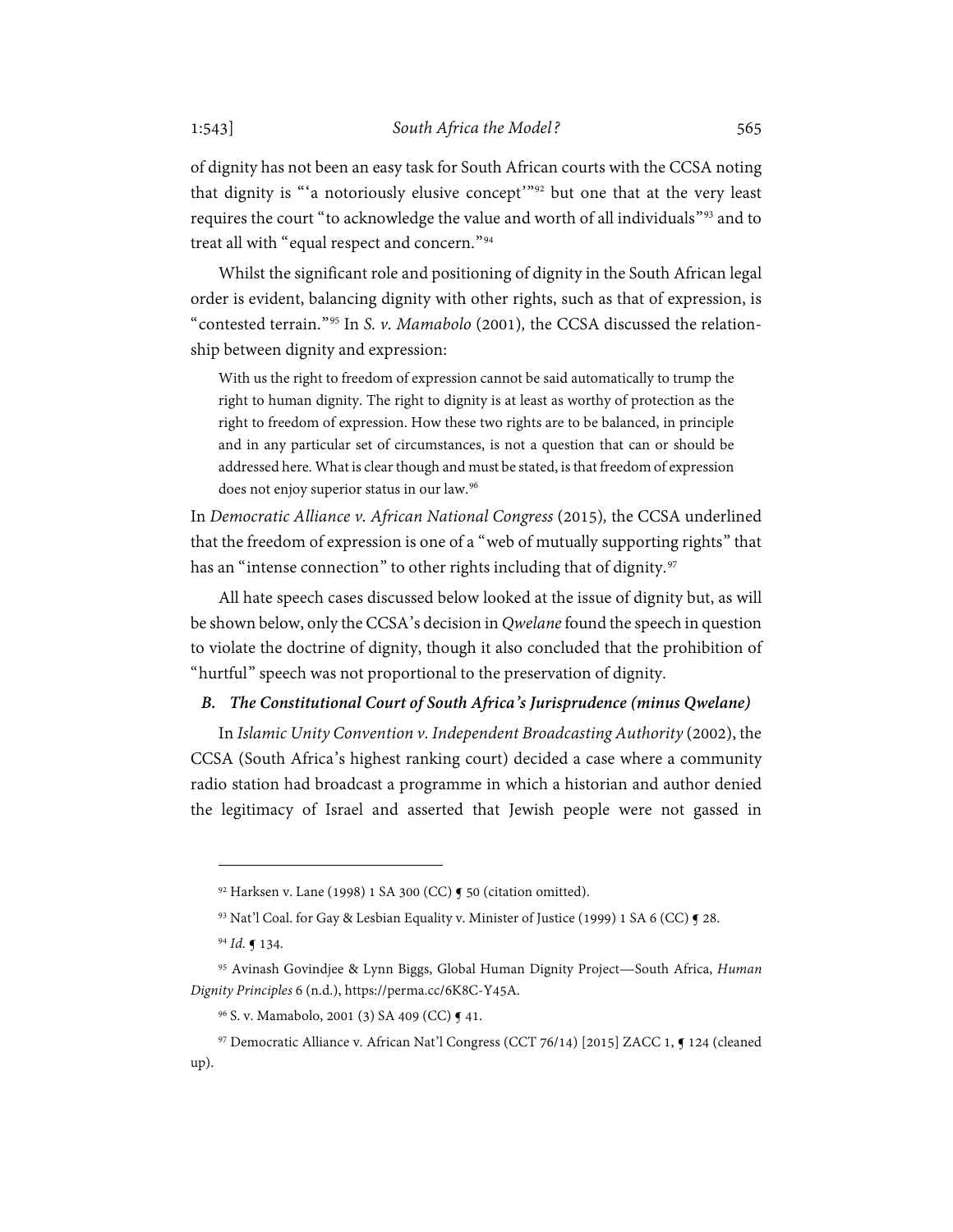concentration camps during World War II. The South African Jewish Board of Deputies claimed that the broadcast contravened the Code of Conduct for Broadcasting Services since it was "likely to prejudice relations between sections of the population, i.e., Jews and other communities." In its judgment, the court pointed out that freedom of expression

lies at the heart of a democracy. It is valuable for many reasons, including its instrumental functions as a guarantor of democracy, its implicit recognition and protection of the moral agency of individuals in our society and its facilitation of the search for truth by individuals and society generally. The constitution recognizes that individuals in our society need to be able to hear, form and express opinions and views freely on a wide range of matters . . . .  $^{98}$  $^{98}$  $^{98}$ 

The court also noted the particular importance of protecting speech given the country's restrictive history:

[W]e have recently emerged from a severely restrictive past where expression, especially political and artistic expression, was extensively circumscribed by various legislative enactments. The restrictions that were placed on expression were not only a denial of democracy itself, but also exacerbated the impact of the systemic violations of other fundamental human rights in south Africa. Those restrictions would be incompatible with South Africa's present commitment to a society based on a "constitutionally protected culture of openness and democracy and universal human rights for South Africans of all ages, classes and colours."[99](#page-23-1)

In light of the above, the court found that section 2(1) of the code of conduct was broader than constitutionally permissible under section 16 of the constitution, as it referred to a "section of the population" rather than specific groups. Further, the court held that the lower threshold of "prejudice" was not sufficient to meet the requirements of hatred that leads to harm as set out in the constitution. It is important to highlight that the CCSA was only concerned with whether the provision was consistent with Section 16 of the constitution and that "the contents of the particular statement in respect of which the Board complains are not relevant to the enquiry."<sup>[100](#page-23-2)</sup>

The CCSA's interpretation of the notion of incitement is also noteworthy. In November 2020, the CCSA held that a provision criminalising incitement to "any

<span id="page-23-2"></span><span id="page-23-1"></span><span id="page-23-0"></span><sup>98</sup> Islamic Unity Convention v. Independent Broadcasting Authority, 2002 (4) SA 294 (CC)  $\mathbf{F}$ 1, 2, 26 (citation omitted).

<sup>99</sup> *Id.* ¶ 27 (citation omitted).

<sup>&</sup>lt;sup>100</sup> *Id.* **11** 21, 35, 36.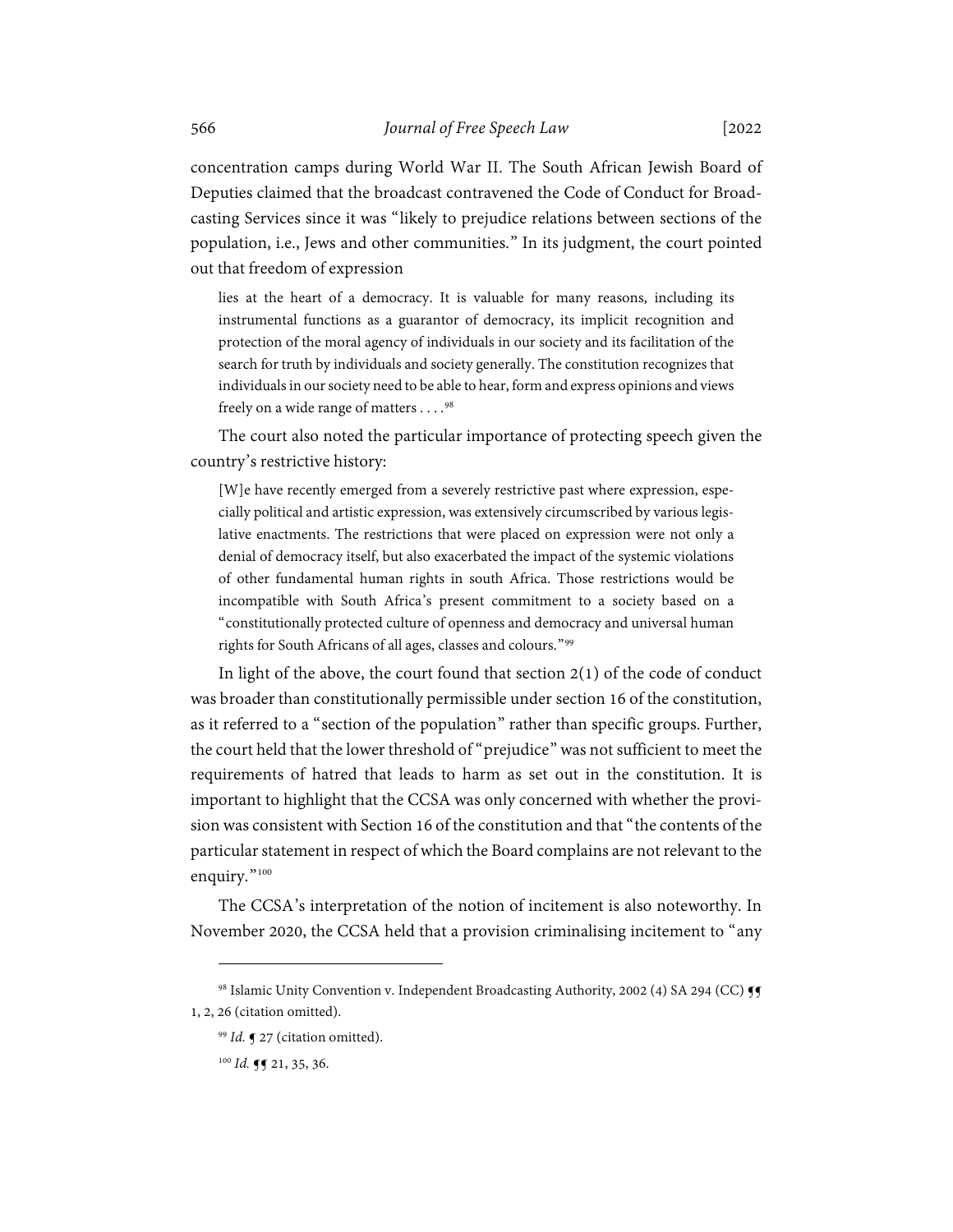offence" was overly broad and thus violated section 16 of the constitution. In this case, Julius Malema, the President of the political party Economic Freedom Fighters was charged under the apartheid-era Riotous Assemblies Act, with incitement to occupy land after he made various statements including, "I can't occupy all the pieces of land in South Africa alone. I cannot be everywhere . . . . You must be part of the occupation of land everywhere else in South Africa," and "[if[ you see a piece of land, don't apologise, and you like it, go and occupy that land. The land belongs to us."

The court underlined the significance of free speech, noting that it is the "lifeblood of a genuine constitutional democracy" and that "[w]hen citizens are very angry or frustrated, it serves as the virtual exhaust pipe through which even the most venomous of toxicities within may be let out to help them calm down, heal, focus and move on."[101](#page-24-1) As with other cases mentioned in this paper, the court referred to the apartheid history of the country, noting that the right to freedom of expression had been violated during the "highly intolerant and suppressive past,"<sup>[102](#page-24-2)</sup> and emphasised that it "thus has to be treasured, celebrated, promoted and even restrained with a deeper sense of purpose and appreciation of what it represents."<sup>[103](#page-24-3)</sup> Although the court also emphasised that the right is not absolute and is not more important than other rights, it stressed that limitations can only occur in specific circumstances, such as when national interest, dignity, physical integrity, or democracy are threatened. The court noted that this complied with the country's international obligations in respect of limitations to free expression and made a specific reference to article 19 of the ICCPR.[104](#page-24-4) The court proceeded with examining the history of incitement in the country and underlined that the historical context of the Act could serve to indicate its unconstitutionality. [105](#page-24-5)

## *C. Supreme Court of Appeal Cases: The Build Up to Qwelane*

<span id="page-24-0"></span>The SCA has cultivated a particularly high threshold *vis-à-vis* hate speech restrictions as demonstrated in three cases—*Moyo*, *Masuku*, and *Qwelane*, with the

<span id="page-24-4"></span><span id="page-24-3"></span><span id="page-24-2"></span><span id="page-24-1"></span><sup>101</sup> Economic Freedom Fighters, Julios Selo Malema v. Minister of Justice & Const. Dev., 2021  $(2)$  SA 1 (CC)  $\P$  $\P$  1, 7, 8, 56, 65.

<sup>102</sup> *Id.* ¶ 2.

<sup>103</sup> *Id.*

<sup>&</sup>lt;sup>104</sup> *Id.* **11** 46, 47 n.51.

<span id="page-24-5"></span> $105$  *Id.* **q** 4.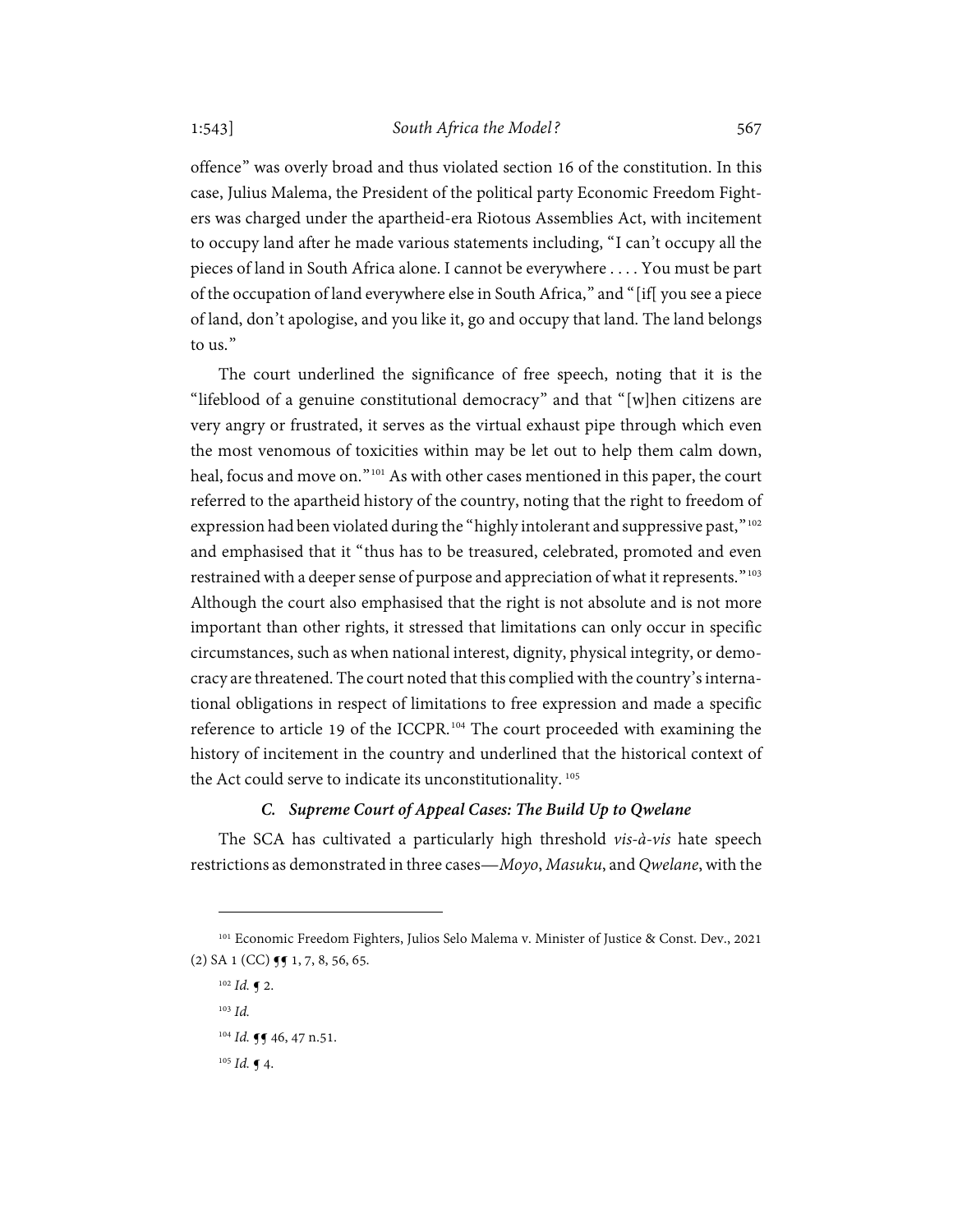latter being the culmination of the development of the court's thinking in the previous two.

*Moyo v. Minister of Justice and Constitutional Development* and *Sonti v. Minister of Justice and Correctional Services* (2017) involved two appeals heard together which both included the use of allegedly threatening and violent language (the former towards officers at a police department and the latter towards a private individual). In June 2018, the SCA found that:

unless hate speech, incitement to imminent violence or propaganda for war as proscribed in . . . the Constitution are involved, no one is entitled to be insulated from opinions and ideas that they do not like even if those ideas are expressed in ways that place them in fear. Indeed, in present day South Africa many will be afraid of the political and social possibilities that are advocated for daily in high stakes debates that characterise a transforing society with a violent, racist past. Obviously, this may place many South Africans in a condition of subjective or 'reasonable' fear. But that does not entitle them to expect the state to lock up those whose chosen forms of expression placed them in a subjective state of fear or might reasonably but not in fact have placed them in fear. [106](#page-25-0)

Six months later, in December 2018, the SCA confirmed this narrow approach to hate speech in *Masuku v. South African Human Rights Commission obo South African Jewish Board of Deputies* (2018). [107](#page-25-1) The case involved statements made by Masuku, the Secretary of the International Relations Arm of the Congress of South African Trade Unions (COSATU), about the conflict between Israel and Palestine, particularly a military operation against Hamas in the Gaza Strip which resulted in the death of more than seven hundred people. The events sparked worldwide reaction. COSATU directly opposed the Israeli actions.<sup>[108](#page-25-2)</sup>

On a blog entitled "It's Almost Supernatural" the following comments were posted:

Even when all the monkeys in Cosatu have died of Aids (even those who were cured by raping babies), I still won't return [to SA]. Jews should be in Israel supporting Israel—Friends—make Aliya! Do it!<sup>[109](#page-25-3)</sup>

 $109$  *Id.* **[** 5.

<span id="page-25-3"></span><span id="page-25-2"></span><span id="page-25-1"></span><span id="page-25-0"></span><sup>106</sup> Moyo v. Minister of Justice & Const. Dev.; Sonti v. Minister of Justice & Correctional Servs., 2018 (3) All SA 342 (SCA) **55** 18, 31, 55.

<sup>&</sup>lt;sup>107</sup> Case 1062/2017 [2018] ZASCA 180.

 $108$  *Id.* **q** 1-2, 4.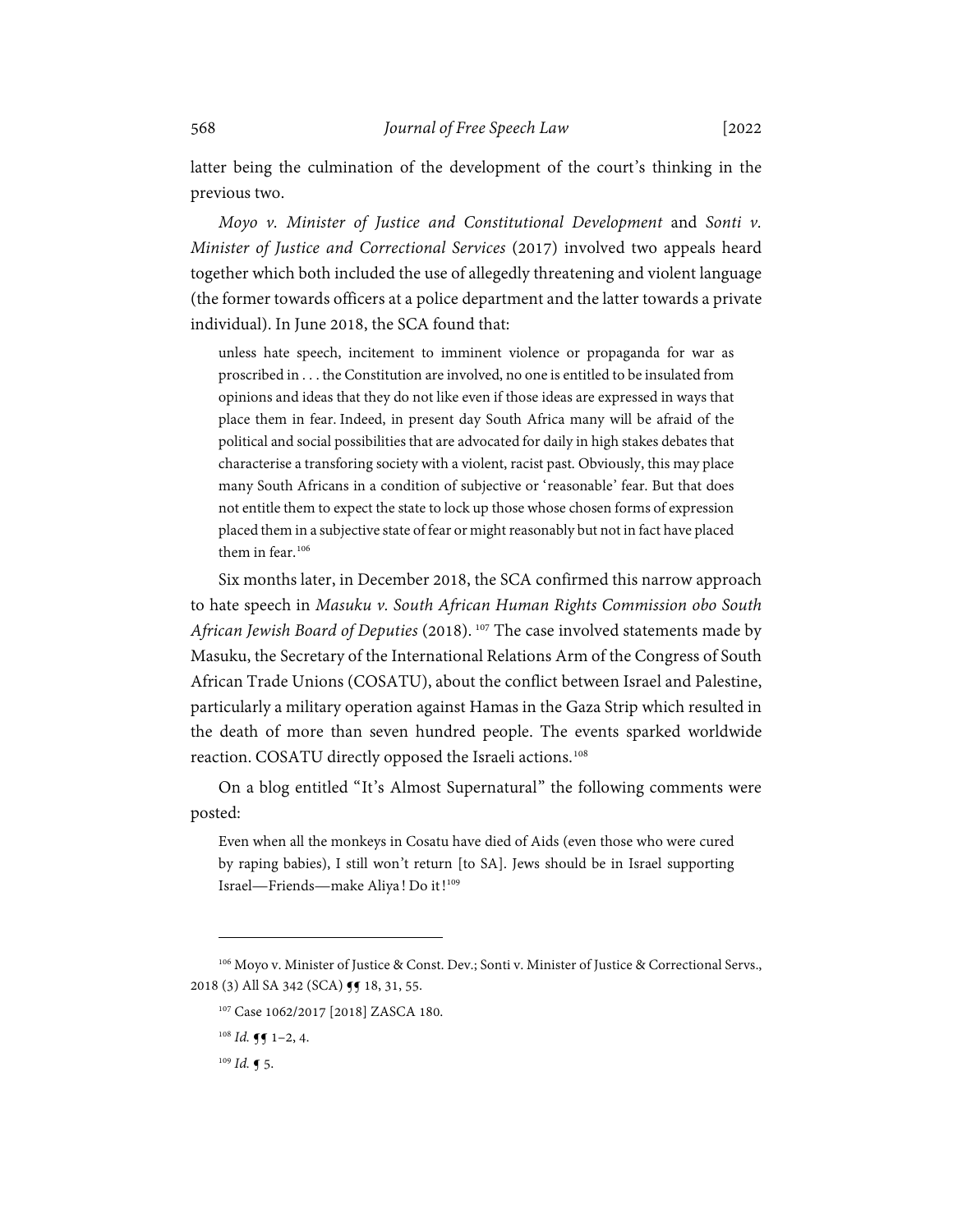A further comment posted read:

Let us bombard the COSATU offices with phone calls to let them know our anger. It is hard[er] to ignore phone calls than email. Maybe we should start a policy that Israelloyal Jews refuse to employ COSATU members in retaliation to COSATU's evil actions.<sup>[110](#page-26-0)</sup>

On the same day, Masuku posted the following statement on the blog:

Hi guys, Bongani says hi to you all as we struggle to liberate Palestine from the racists, fascists and Zionists who belong to the era of their Friend Hitler! We must not apologise, every Zionist must be made to drink the bitter medicine they are feeding our brothers and sisters in Palestine. We must target them, expose them and do all that is needed to subject them to perpetual suffering until they withdraw from the land of others and stop their savage attacks on human dignity. Every Palestinian who suffers is a direct attack on all of us.<sup>[111](#page-26-1)</sup>

The South African Human Rights Commission, on behalf of the Jewish Board of Deputies, approached the High Court sitting as an Equality Court, seeking a declaration that Masuku's statement amounted to hate speech. The Equality Court granted an order that "[t]he impugned statements are declared to be hurtful, harmful, incite harm and propagate hatred and amount to hate speech as envisaged in s.10 of the Equality Act No.4 of 2000." Masuku appealed the decision to the SCA which found that "a hostile statement is not necessarily hateful in the sense envisaged under s  $16(2)(c)$  of the constitution."<sup>[112](#page-26-2)</sup> It also reiterated the findings of *Islamic Unity* in relation to the:

severely restrictive past where expression, especially political and artistic expression was extensively circumscribed by various legislative enactments . . . . The restrictions that were placed on expression were not only a denial of democracy itself, but also exacerbated the impact of the systematic violations of other fundamental human rights in South Africa.<sup>[113](#page-26-3)</sup>

The SCA thus found that "[t]he fact that particular expression may be hurtful of people's feelings or wounding, distasteful, politically inflammatory or downright offensive, does not exclude it from protection."[114](#page-26-4) The court added that the "the

<span id="page-26-4"></span><span id="page-26-3"></span><sup>114</sup> *Id.* ¶ 31.

<sup>110</sup> *Id.*

<span id="page-26-2"></span><span id="page-26-1"></span><span id="page-26-0"></span><sup>111</sup> *Id.* ¶ 6.

<sup>&</sup>lt;sup>112</sup> *Id.* **¶ 1**, 6, 11, 19 (internal quotation marks omitted).

<sup>&</sup>lt;sup>113</sup> *Id.* **[** 30 (internal quotation marks omitted).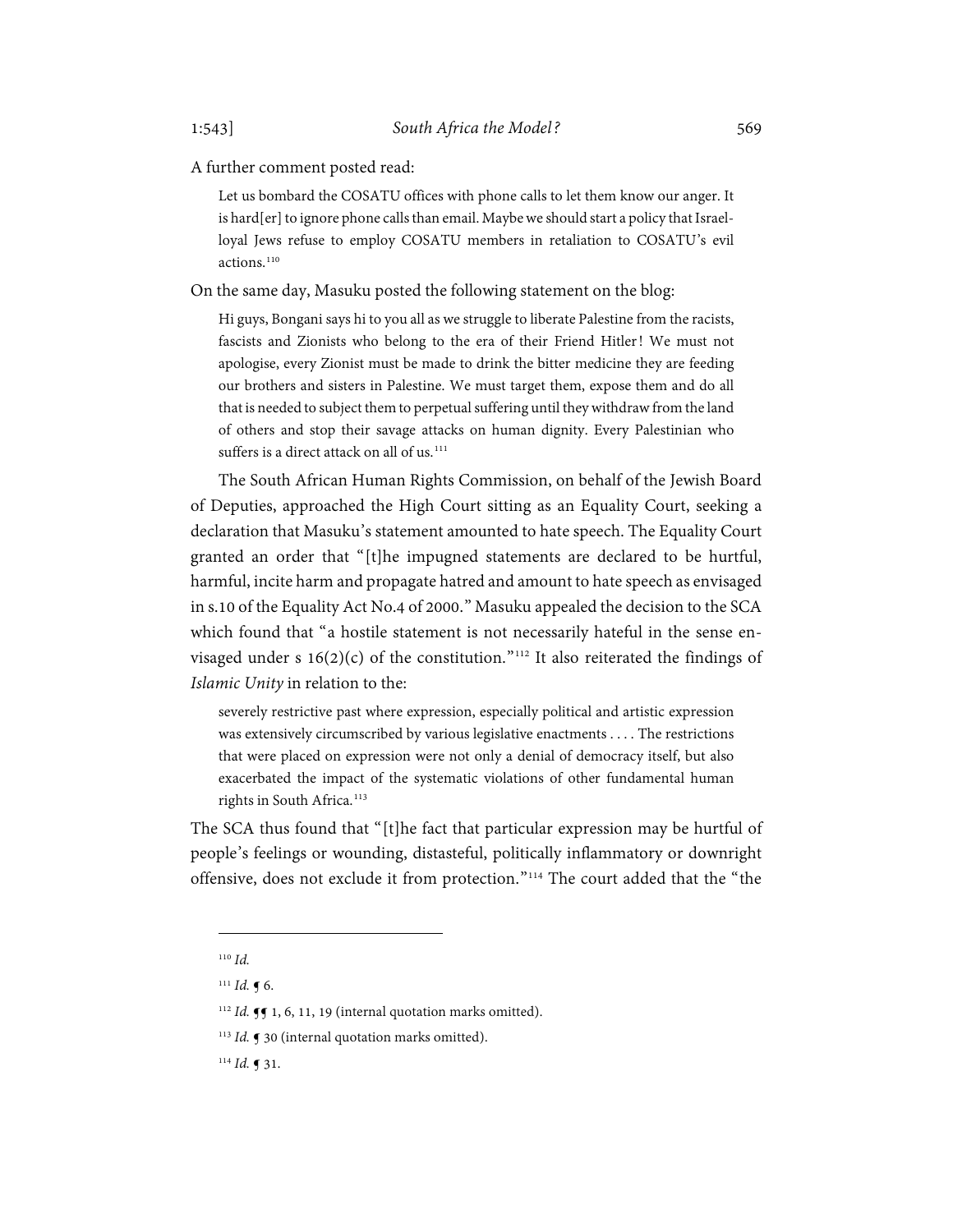bounds of constitutional protection are only overstepped" when the specific cir-cumstances in section 16(2) are met.<sup>[115](#page-27-1)</sup> The court ruled that "[n]othing Masuku wrote or said transgressed those constitutional boundaries." In reaching this decision it provided a historically empirical and theoretically and practically nuanced position *vis-à-vis* hate speech and when the law should step in.

# <span id="page-27-0"></span>*D. Qwelane at the Supreme Court of Appeal and the Constitutional Court of South Africa*

In *Qwelane v.* South African Human Rights Commission (2019),<sup>[116](#page-27-2)</sup> the SCA dealt with a 2008 publication by Jon Qwelane, a well-known anti-apartheid activist and journalist, in the Sunday Sun. The article was titled "Call me names—but gay is not okay" and used homophobic language and was accompanied by a cartoon comparing homosexuality to bestiality. The article stated:

The real problem, as I see it, is the rapid degradation of values and traditions by the so-called liberal influences of nowadays; you regularly see men kissing other men in public, walking holding hands and shamelessly flaunting what are misleadingly termed their "lifestyle" and "sexual preferences." There could be a few things I could take issue with Zimbabwean President Robert Mugabe, but his unflinching and unapologetic stance over homosexuals is definitely not among those . . . . I do pray that someday a bunch of politicians with their heads affixed firmly to their necks will muster the balls to rewrite the constitution of this country, to excise those sections which give license to men "marrying" other men and ditto women. Otherwise, at this rate, how soon before some idiot demands to "marry" an animal and argues that this constitution "allows" it?<sup>[117](#page-27-3)</sup>

The publication led to a public outcry and the South African Human Rights Commission received around 350 complaints regarding the article and the cartoon. In 2017, the Johannesburg High Court (sitting as an Equality Court) decided that certain statements were "hurtful[,] harmful, incite[d] harm and propagate[d] hatred" and thus contravented section 10(1) of the Equality Act. Qwelane then appealed the case to the SCA, arguing that the Equality Act's definition of "hate speech" was unconstitutional, because it prohibited more speech than permitted by section 16(2) of the constitution.  $118$ 

<span id="page-27-1"></span><sup>115</sup> *Id.*

<sup>116</sup> (686/2018) [2019] ZASCA 167.

<span id="page-27-4"></span><span id="page-27-3"></span><span id="page-27-2"></span> $117$  *Id.* **¶** 4, 6.

<sup>118</sup> *Id.* ¶¶ 34, 36.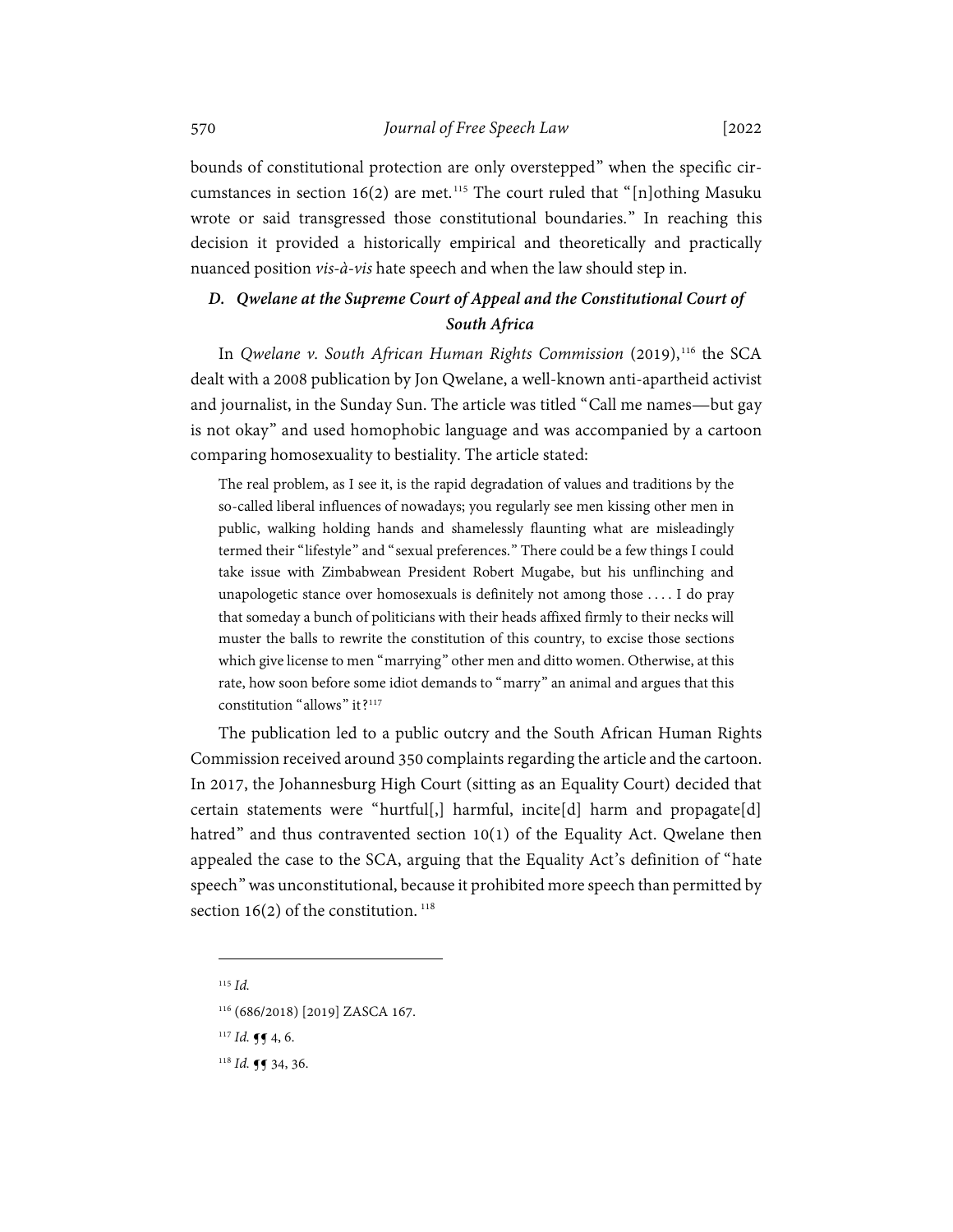The judgment of the SCA commences with a Laurell K. Hamilton quote that "'hatred makes us all ugly.'"<sup>[119](#page-28-0)</sup> The court recognized that hatred goes against the country's constitution and acknowledged South Africa's "painful past"[120](#page-28-1) and the need "to heal the divisions of our past and establish a society based on democratic values, social justice and fundamental rights."[121](#page-28-2) Immediately after this, the court referred to the freedom of expression as the "lifeblood" of "a democratic society," citing George Orwell's essential rationale that "if liberty means anything at all, it means the right to tell people what they do not want to hear."[122](#page-28-3) Therefore here, as in other judgments discussed in this paper, the historical past of South Africa was acknowledged and an emphasis was also placed on the significance of freedom of expression.

The SCA substantively discussed the "tension between hate speech and freedom of expression"<sup>[123](#page-28-4)</sup> and particularly the constitutionality of section 10(1) of the Equality Act. The court underlined that the constitutional standard set out in section 16(2) is an objective test, namely whether the expression constituted advocacy of hatred based on one of the prohibited grounds and then whether that advocacy was an incitement to cause harm.<sup>[124](#page-28-5)</sup> The court concluded that section 10 of the Equality Act did, in fact, go beyond what was constitutionally permissible under section 16(2) and warned that "one must be careful not to stifle the views of those who speak out of genuine conviction."[125](#page-28-6) Whilst recognising the importance of dignity, the court also underlined that "given our history . . . freedom of expression must also be prized."[126](#page-28-7) In light of the above, the court upheld the appeal, declaring section 10 of the Equality Act in contravention of section 16 of the constitution and thus unconstitutional and invalid. Parliament was given 18 months commencing 29 November 2019 to remedy this. In the meanwhile, the court held that section 10 shall read as follows:

- <span id="page-28-1"></span><sup>120</sup> *Id.*
- <span id="page-28-2"></span><sup>121</sup> *Id.*
- <span id="page-28-3"></span> $122$  *Id.*  $\bigcap$  2.
- <span id="page-28-4"></span><sup>123</sup> *Id.* ¶ 3.
- <span id="page-28-5"></span> $124$  *Id.*  $\blacklozenge$  62.
- <span id="page-28-6"></span><sup>125</sup> *Id.* ¶ 70.
- <span id="page-28-7"></span> $126$  *Id.* **q** 85.

<span id="page-28-0"></span><sup>&</sup>lt;sup>119</sup> *Id.* **[** 1 (quoting LAURELL K. HAMILTON, BURNT OFFERINGS 90 (2002)).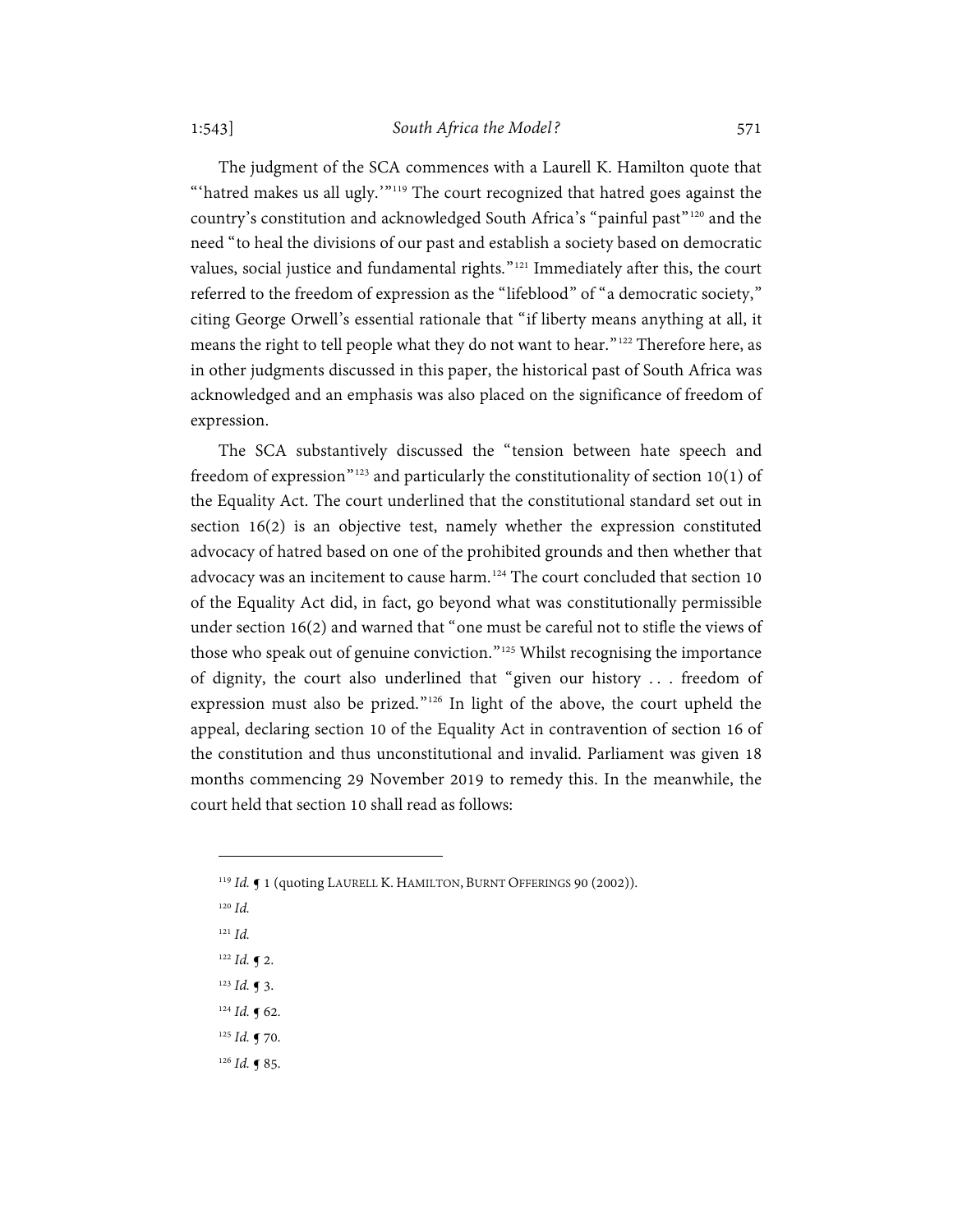10(1) No person may advocate hatred that is based on race, ethnicity, gender, religion or sexual orientation and that constitutes incitement to cause harm.

10(2) Without prejudice to any remedies of a civil nature under this Act, the court may, in accordance with section  $21(2)(n)$  and where appropriate, refer any case dealing with the advocacy of hatred that is based on race, ethnicity, gender, religions or sexual orientation and that constitutes incitement to cause harm, as contemplated in subsection 1 to the Director of Public Prosecutions having jurisdiction for the institution of criminal proceedings in terms of the common law or relevant legislation.

The SCA based its analysis on the historical framework, recognizing the country's divisive past but, as opposed to other, apartheid-related speech cases, underlined that a high threshold should be reached when restricting expression. Moreover, unlike the ECtHR the SCA does not apply a one-sided reading of history in which hate speech is solely seen as a threat to towards the new democratic and egalitarian constitutional order, to be purged, but acknowledges that restricting freedom of expression, even with the best of intentions, poses inherent risk to such a constitutional order and formed an integral part of the oppressive arsenal of apartheid rule. Substantiated and objective tests are necessary to ensure that prohibited hate speech is *actually* inciting hatred.<sup>[127](#page-29-0)</sup>

The South African Human Rights Commission appealed the SCA's decision to the CCSA, arguing that section 10(1) is constitutional. The matter was heard in September 2020 and judgment was passed in July 2021. The CCSA found that section 10 of the Equality Act was in fact constitutional, apart from its reference to "hurtful." In relation to the term "hurtful" as incorporated in the Equality Act, the CCSA noted that "if speech that is merely hurtful is considered hate speech, this sets the bar rather low."<sup>[128](#page-29-1)</sup>

Accordingly, while the CCSA narrowed the speech protection demonstrating that, despite the reversal of the other aspects of the SCA decision on section 10, the issue of threshold continued to be important for the CCSA when faced with speech restrictions. The assessment of dignity also played a role in its decision on the term "hurtful." The CCSA underlined that the central issue was balancing free speech with dignity and equality.<sup>[129](#page-29-2)</sup> Interestingly, it noted that "it is not only the right to equality and dignity that our Constitution seeks to protect. The right to free speech

<sup>127</sup> *Id.* **11** 62, 85, 88, 96.

<span id="page-29-1"></span><span id="page-29-0"></span><sup>128</sup> Qwelane v. S. Afr. Hum. Rts. Comm'n (6) SA 579, ¶ 139 (CC).

<span id="page-29-2"></span><sup>129</sup> *Id.* ¶ 2.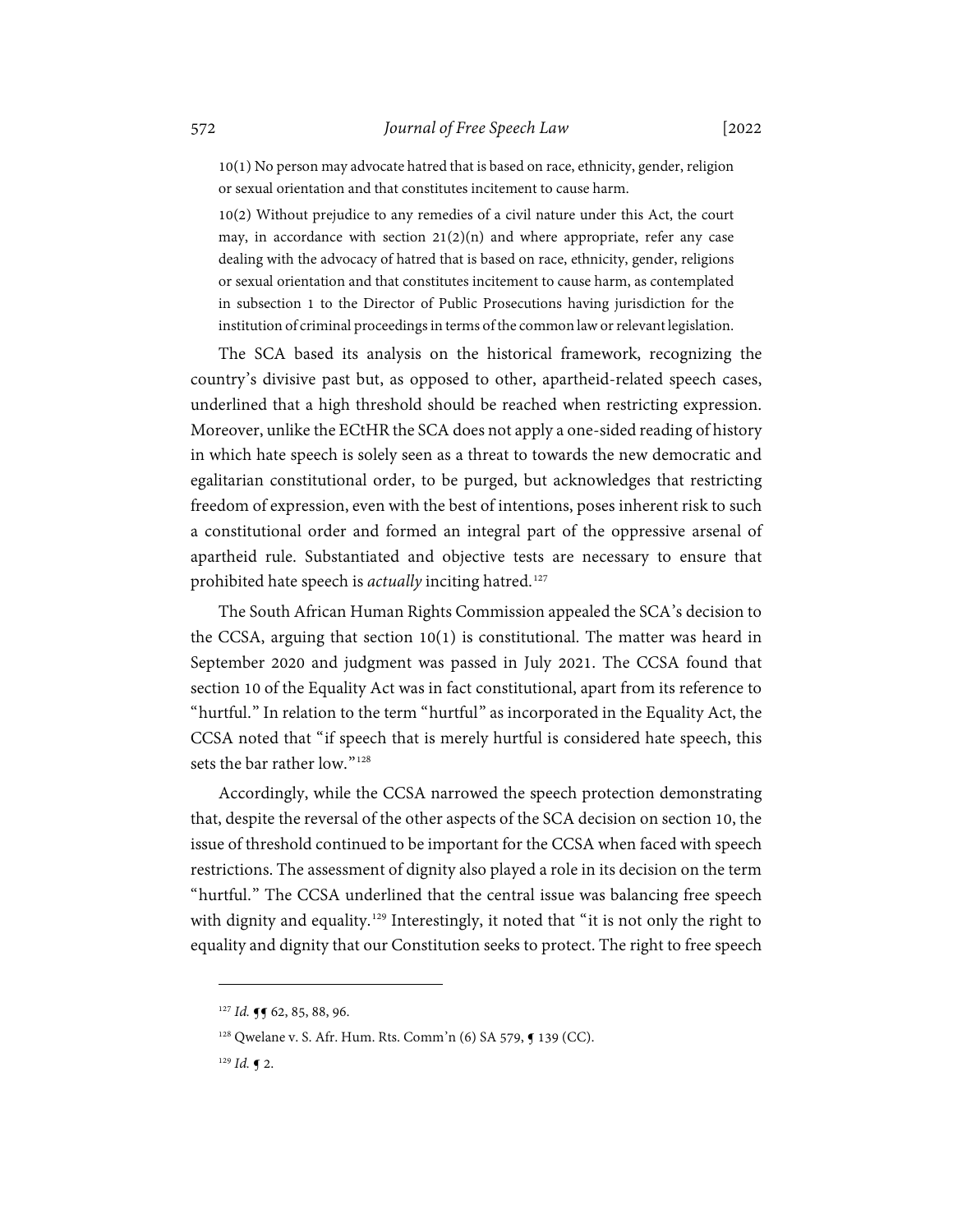is equally protected."[130](#page-30-0) It further noted that "the prohibition of hurtful speech would certainly serve to protect the rights to dignity and equality of hate speech victims. However, hurtful speech does not necessarily seek to spread hatred against a person because of their membership of a particular group . . . . Therefore, the relationship between the limitation and its purposes is not proportionate."<sup>[131](#page-30-1)</sup>

As well as the issues of threshold and dignity is also that of transparency. The court underlined that "it is difficult for ordinary citizens to know whether their conduct will be 'hurtful' or 'harmful' and thus whether it meets the threshold requires by section 10." For the reasons discussed above, the court therefore found the term "hurtful" to be vague and a breach of the rule of law.<sup>[132](#page-30-2)</sup>

In relation to the incitement of harm, the CCSA noted that "there is no requirement of an established causal link between the expression and actual harm committed."[133](#page-30-3) It referred to foreign courts, including the ECtHR case of *Vejdeland v. Sweden* in which the court held that inciting hatred does not necessarily entail a call for violence or other criminal acts.<sup>[134](#page-30-4)</sup> As noted above, this is one of the cases illustrating the low threshold attached by the ECtHR to what is permissible speech. Further, the CCSA underlined that the constitution requires that "we not only be reactive to incidence or systems of unfair discrimination but also pre-emptive."<sup>[135](#page-30-5)</sup> As such, it held that the SCA was wrong in concluding that there was no evidence to demonstrate a link between the article in question and subsequent attacks on the LGBT+ community.[136](#page-30-6) It also assessed the likelihood of harm through the dignity lens, noting that:

The likelihood of the infliction of harm and the propagation of hatred is beyond doubt. It is difficult to conceive of a more egregious assault on the dignity of LGBT+ persons. Their dignity as human beings, deserving of equal treatment, was catastrophically denigrated by a respected journalist in a widely read article. [137](#page-30-7)

- <span id="page-30-0"></span><sup>130</sup> *Id.* ¶ 67.
- <span id="page-30-1"></span><sup>131</sup> *Id.* ¶ 139.
- <span id="page-30-2"></span><sup>132</sup> *Id.* ¶ 156.
- <span id="page-30-3"></span><sup>133</sup> *Id.* ¶ 107.
- <span id="page-30-4"></span><sup>134</sup> *Id.* ¶ 108.
- <span id="page-30-5"></span><sup>135</sup> *Id.* ¶ 110.
- <span id="page-30-6"></span><sup>136</sup> *Id.*

<span id="page-30-7"></span><sup>137</sup> *Id.* ¶ 181.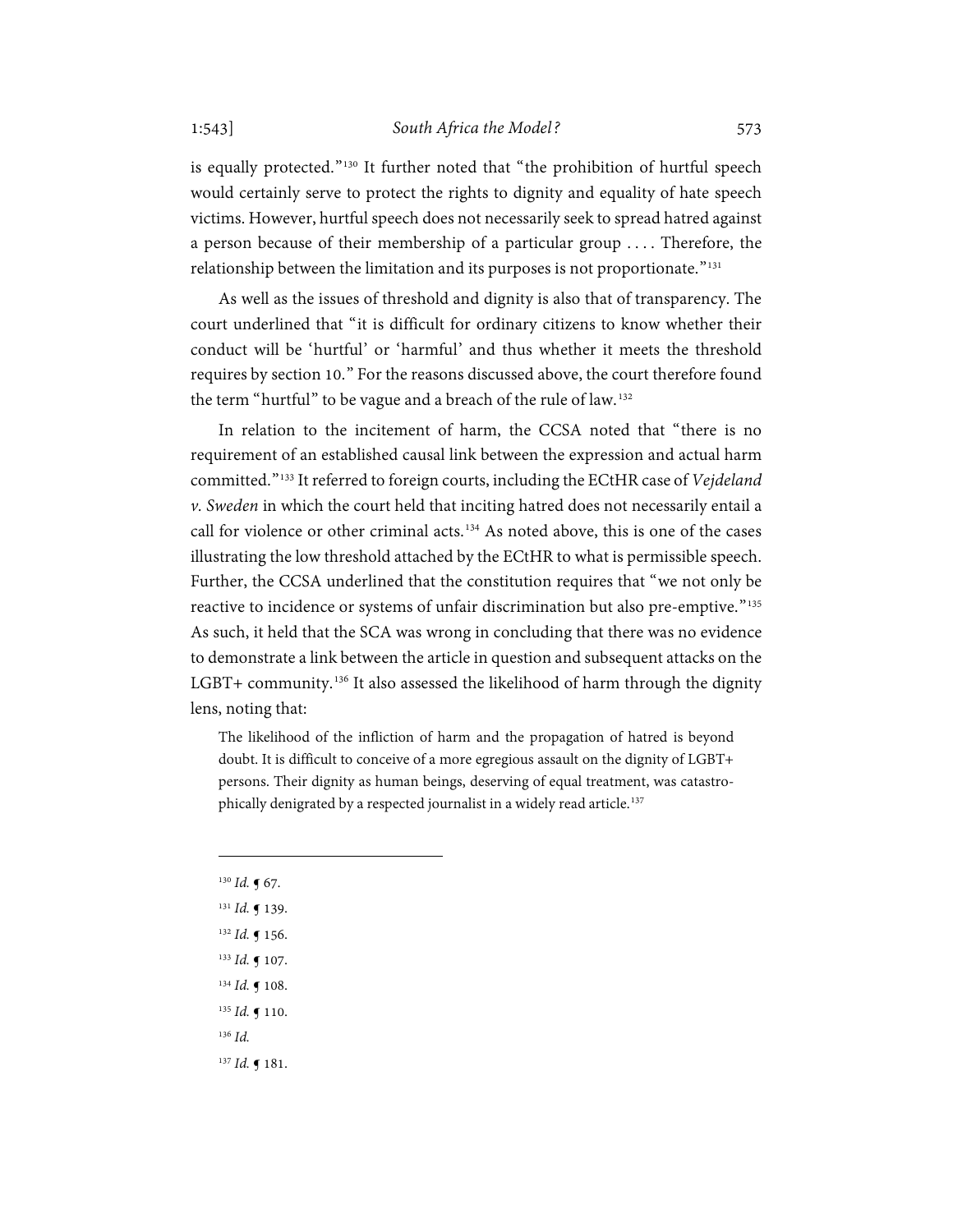# 574 *Journal of Free Speech Law* [2022

In brief, the CCSA's judgment meant that the reference to "harmful" or incitement to such harm as well as promotion of hatred as incorporated in the Equality Act were constitutional. We argue that the free speech problem lies with the element of "harmful." This was considered by the SCA not to meet the threshold of section 16(2) of the constitution, which limits itself (for purposes of the current discussion) to the restriction of speech insofar as it constitutes an incitement of imminent violence or advocacy of hatred. The element of "harm" or "harmful" is not incorporated in the constitution nor is it found in the UN counterpart, namely article 20(2) of the ICCPR, which prohibits the advocacy of hatred that constitutes incitement to discrimination, hostility, or violence.

Whilst the significance of dignity in the South African constitutional order is indisputable, we do argue that the CCSA did not adequately support the link it made between the dignity of the LGBT community on the one hand and the banning of "harmful" speech on the other. Although it stated that their dignity as human beings was "catastrophically denigrated" by the article, given the high threshold and importance granted to freedom of expression in this jurisdiction (not that it trumps dignity), the causal link between dignity and the alleged "catastrophe" should have been more manifest. As such the CCSA decision in *Qwelane* is vulnerable to some of the same criticisms as the hate speech jurisprudence of the ECtHR when it comes to the applicable threshold as well as foreseeability and arbitrariness. Nevertheless, despite the less stringent approach to freedom of expression when compared to the position of the SCA, *Qwelane* continues to include some findings that can be useful for limiting hate speech regulation, by explicitly exempting mere "hurtful" expressions from the limitation clause in Article 16(2).

### *E. Equality/High Courts*

<span id="page-31-0"></span>Some lower court judgments provide a comparator highlighting the rigour of the CCSA and the SCA in hate speech cases.

In *AfriForum v. Malema* (2011), the Equality Court found that the words of an apartheid-era struggle song directed against Afrikaners constituted hate speech under section 10 of the Equality Act. Malema, then the president of the ANC Youth League sang the lyrics: "shoot the Boer/farmer," and "shoot the Boers/farmers they are rapists/robbers."[138](#page-31-1) This song had been originally sung by anti-apartheid activists challenging the apartheid regime. The court found that such songs sought

<span id="page-31-1"></span> $138$  2011 (6) SA 240 (EqC)  $\blacktriangleleft$  109.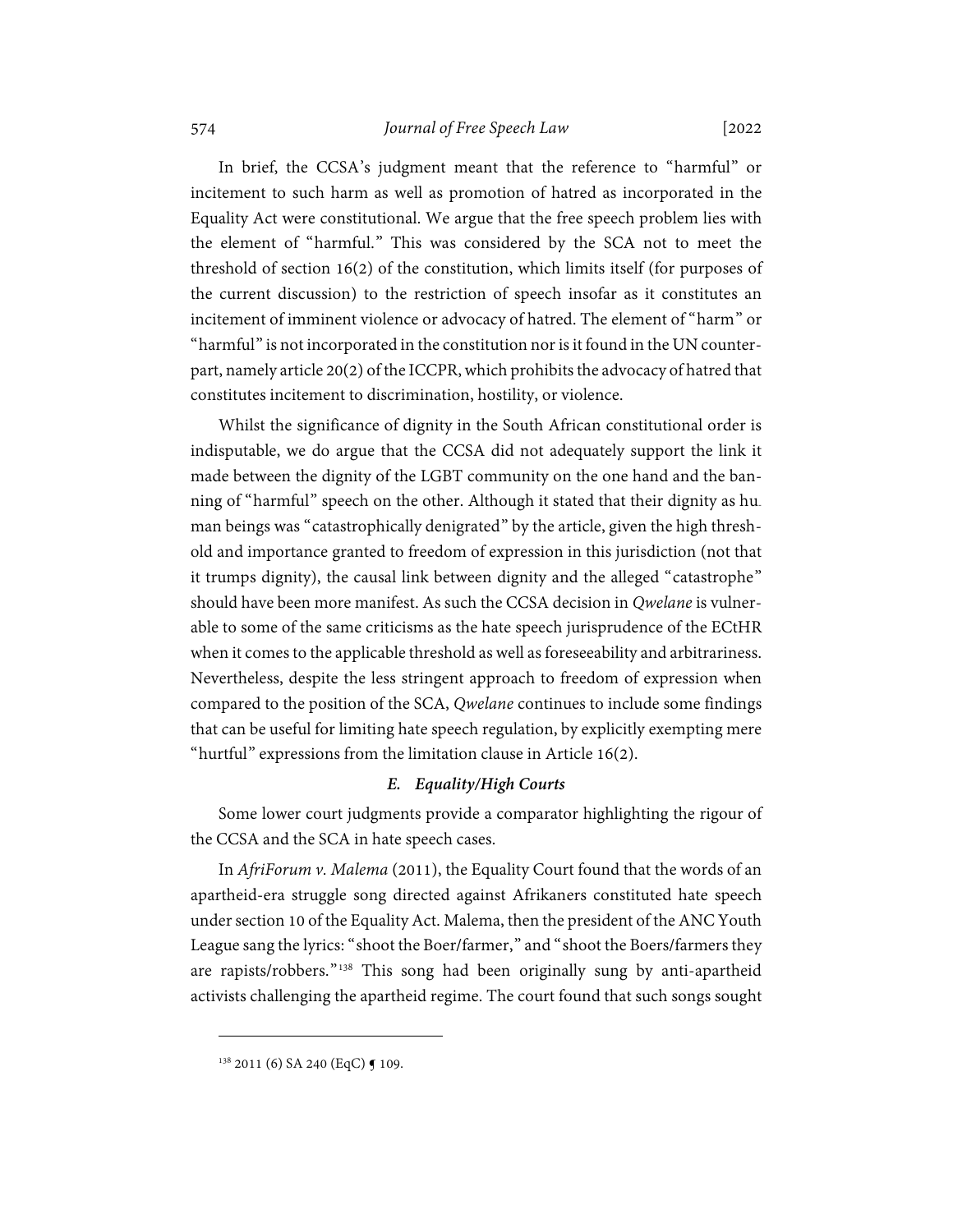to dehumanise the enemy and bond soldiers together to act as a unit<sup>[139](#page-32-0)</sup> and had no place in the post-apartheid era. The court stated that under the new era "the enemy has become the friend, the brother."<sup>[140](#page-32-1)</sup> Under such a framework, the court found that the song could reasonably be considered intentionally "hurtful to incite harm and promote hatred<sup>"[141](#page-32-2)</sup> but did not substantiate this finding, apart from reference to the use of the song during the apartheid and reconstruction of the South African society. The court ordered that Malema and the second respondent were to be restrained from signing the song in any public or private meeting, that persons should refrain from using the words and signing the song, and that Malema pay some of the trial costs.

<span id="page-32-7"></span>*Nelson Mandela Foundation Trust v. Afriforum NPC* (2019) involved 2017 nationwide demonstrations, which were held to protest violent attacks on white farmers using the title "Black Monday."<sup>[142](#page-32-3)</sup> It was widely reported by eyewitness accounts and images on social media that the old, apartheid-era South African flag was displayed at some of the Black Monday demonstrations.<sup>[143](#page-32-4)</sup> The old flag is viewed within South Africa and beyond as "licensing racial segregation and endorsing white supremacy."[144](#page-32-5) The Nelson Mandela Foundation Trust sought an order declaring that any gratuitous display of the old flag constitutes hate speech, unfair discrimination, and harassment against black people under the Equality Act. The court found in favour of the Nelson Mandela Foundation, holding that the display of the old flag was a symbol of apartheid and white supremacy and was in contravention of the Equality Act.<sup>[145](#page-32-6)</sup>

What makes this judgment particularly interesting is that it was delivered only three months before the SCA passed judgment in *Qwelane*. As has been argued, *Qwelane* (before the SCA) was in "stark contradiction to the lower court's decision

<sup>141</sup> *Id.*

<sup>143</sup> *Id.* ¶ 23.

<span id="page-32-6"></span><span id="page-32-5"></span><span id="page-32-4"></span><span id="page-32-3"></span><span id="page-32-2"></span><sup>144</sup> Lisa Draga, *Hate Speech Symbols: Court Imposed Restrictions on Flying the Apartheid-Era Flag*, MEDIA LAWS (Jan. 16, 2020), https://perma.cc/Y4QT-RGP5.

145 (EQ2/2018) [2019] ZAGPJHC 324 **14** 4, 187.

<sup>&</sup>lt;sup>139</sup> *Id.* **Jf** 59, 63.

<span id="page-32-1"></span><span id="page-32-0"></span><sup>140</sup> *Id.* ¶ 108.

<sup>142</sup> (EQ2/2018) [2019] ZAGPJHC 324 ¶ 22.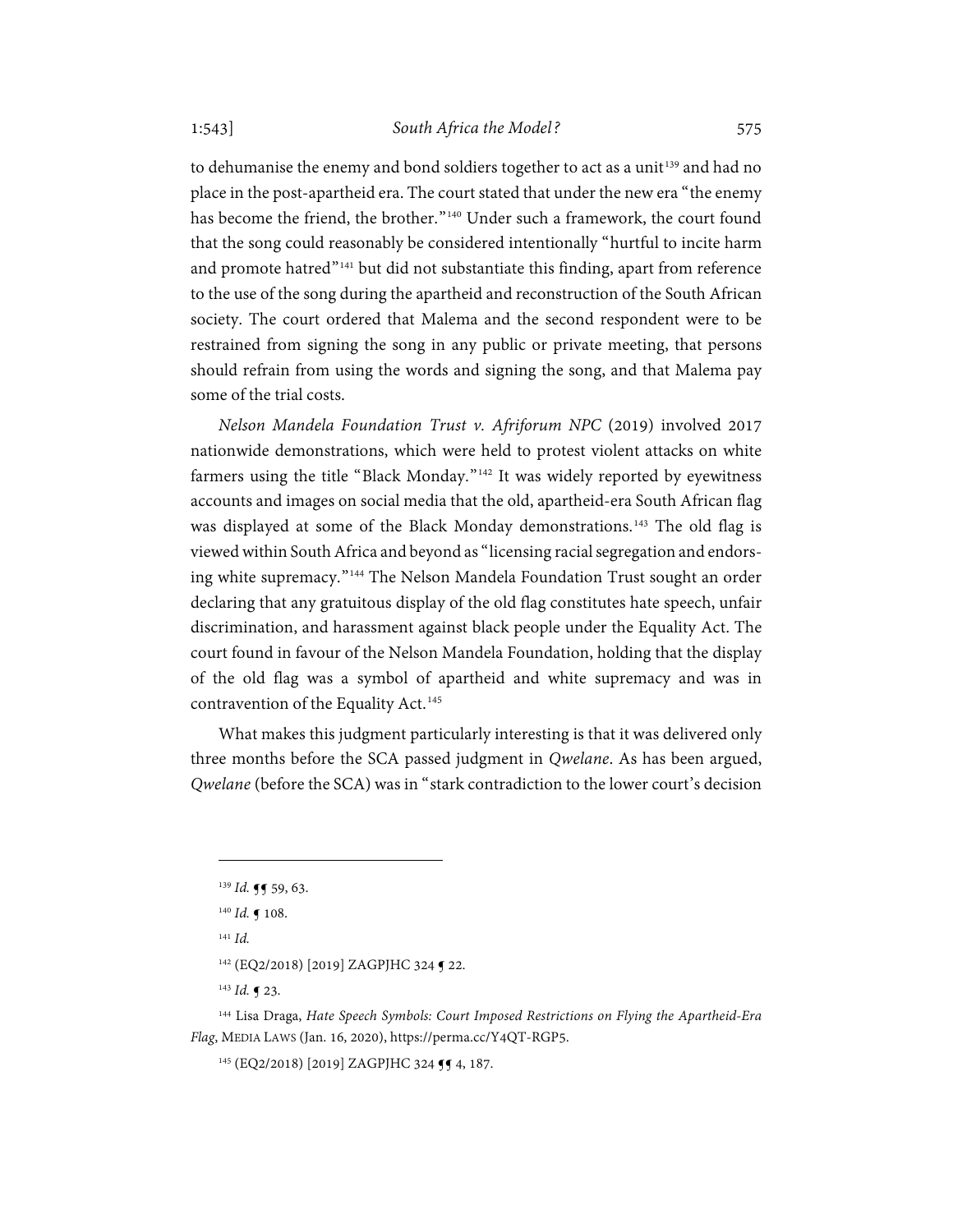in *Nelson Mandela Foundation Trust*."[146](#page-33-0) We can extend this discrepancy more generally, noting that the cases at the High Court/Equality Court level have given a lower protection than the SCA has to the freedom of expression in hate speech cases.

It could be tempting to argue that the lower court cases were decided in the way that they were due to their content being directly related to the apartheid. However, this argument crumbles when turning to the 2006 Prophet Muhammed cartoon case heard before the Johannesburg High Court. A local Islamic organization wanted to prevent several major media companies in the country from printing the cartoon depicted in a Danish newspaper.<sup>[147](#page-33-1)</sup> Relying on section 16 of the constitution, the court found in favor of the plaintiff, barring media companies from publishing any cartoons, caricatures, or drawings of the Prophet Mohammed. The court explained that the freedom of expression must be developed within the framework of, *inter alia,* dignity and that the cartoons in question insult and ridicule Muslims and "demean the dignity of an individual whom the Muslim com-munity hold in highest regard."<sup>[148](#page-33-2)</sup>

The court noted that freedom of expression may be limited if content promotes hatred or stereotypes of a religious minority, which could prevent the fostering of national unity.<sup>[149](#page-33-3)</sup> It also noted that such cartoons "in some cases constituted unacceptable provocation" and would "perpetuate patterns of discrimination and inequality."[150](#page-33-4) It did not expand on how the cartoons constituted unacceptable provocation, nor did it make a link between the cartoons and inequality. Its unsubstantiated and generalised narrative is reminiscent of the ECtHR's approach in, amongst others, *Féret v*. *Belgium* and *Vejdeland v. Sweden,*[151](#page-33-5) with its notions that insults (with a low threshold for what constitute insults) fall within the ambit of hate speech.

<sup>146</sup> Draga, *supra* not[e 144.](#page-32-7)

<span id="page-33-0"></span><sup>147</sup> Jamiat–UL-Ulama of Transvaal v. Johncom Media Inv. Ltd. (1127/06) [2006] ZAGPHC 12.

<sup>148</sup> *Id.* at 2, 9.

<sup>149</sup> *Id.* at 8.

<sup>150</sup> *Id.*

<span id="page-33-5"></span><span id="page-33-4"></span><span id="page-33-3"></span><span id="page-33-2"></span><span id="page-33-1"></span><sup>151</sup> App. No. 15615/07, ¶ 73 (ECHR July 7, 2009); Vejdeland v. Sweden, App. No. 1813/07, 58 EUR. H.R. REP. 479, 481 (2014).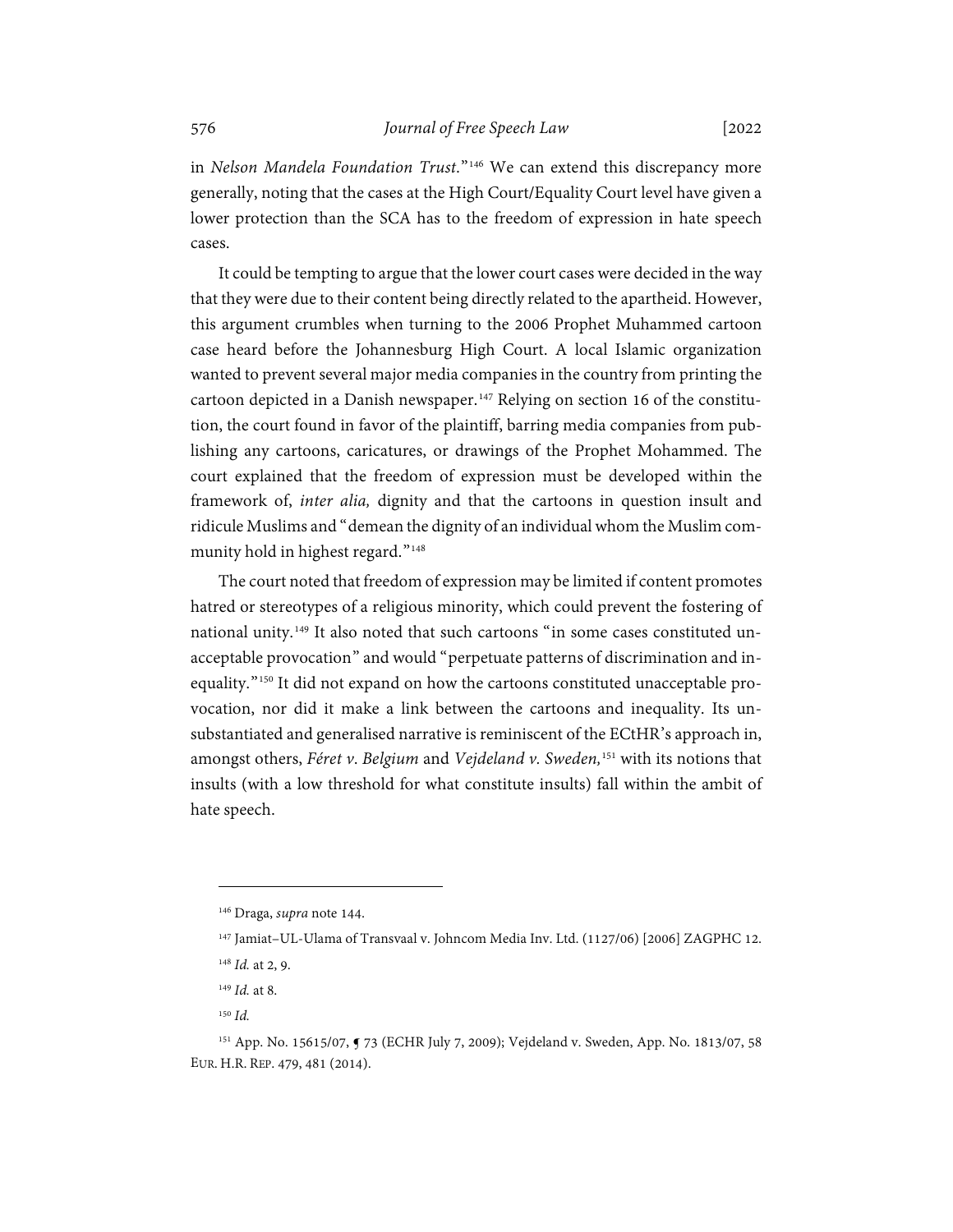#### *F. South African Jurisprudence: Conclusion*

<span id="page-34-0"></span>A key element of both the CCSA's and the SCA's decisions in several of their cases has been the acknowledgement of the evils of the apartheid era as a caution rather than as an invitation to limit freedom of expression, given the centrality of censorship and brutal repression of dissent during this period. While the sparse number of South African cases treated in this article should caution against categorical conclusions, it nonetheless appears that South African lower courts tend to attach higher weight to dignity and equality than freedom of expression, when these values are seen to clash. The jurisprudence of the SCA also seems to attach decisive weight to freedom of expression requiring compelling justifications and narrowly tailored laws subject to rigorous scrutiny for restricting this constitutional right. Accordingly, that court has given due regard to the values of freedom of expression and equality/dignity as mutually reinforcing rather than mutually exclusive, in all but very narrow circumstances where hate speech can be demonstrated to create a real risk of harm to the protected groups under section 16(2).

The above characterisations were applicable to the CCSA up until *Qwelane,* a case which did rock the boat, as it extended the spectrum of prohibited speech to include harmful speech (though such an extension is not mentioned in the text of the constitution's limitations on expression). Had the CCSA upheld the SCA's decision, the path forward for hate speech bans, including the pending South African Bill on Hate Crimes and Hate Speech, would have been a very narrow one indeed. By partially reversing the SCA's decision, the CCSA has allowed a lower threshold for speech prohibition.

Nevertheless, even with this decision, the South African position on hate speech is more robust and nuanced than its ECtHR equivalent. The former looks, for example, at history and empirical evidence, substantiation that is missing from the latter's approach. The low free speech protection adopted by the ECtHR can be reflected in the fact that it has incorporated even merely offensive and prejudiced speech in the hate speech spectrum. Noteworthy here is the fact that in *Qwelane,*  the CCSA underlined that "the expression of unpopular or even offensive beliefs does not constitute hate speech."<sup>[152](#page-34-2)</sup>

#### **CONCLUSION**

<span id="page-34-1"></span>For more than a decade, freedom of expression has been in global decline,

<span id="page-34-2"></span><sup>152</sup> Qwelane v. S. Afr. Hum. Rts. Comm'n, 2021 (6) SA 579 (CC) ¶ 79.